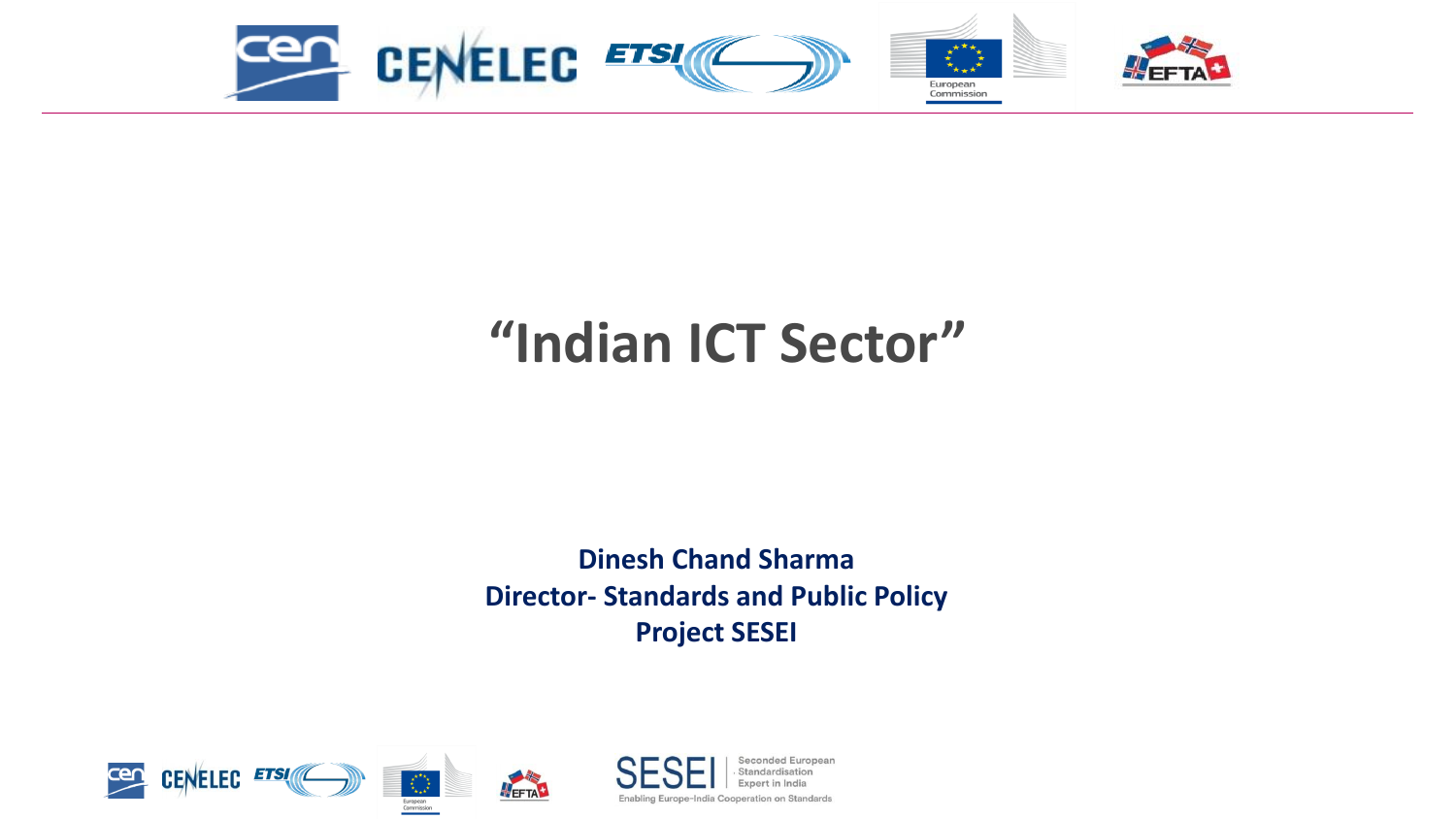# **Outline**

- Introduction of **Information and Communication Technology (ICT)**
- **Information Technology industry** (Market status, Major players & Growth drivers)
- **Telecom Industry** (Market status, Major players & Growth drivers)
- Government Policy & New initiatives
- Standardization bodies
- R&D and Innovation
- Conclusion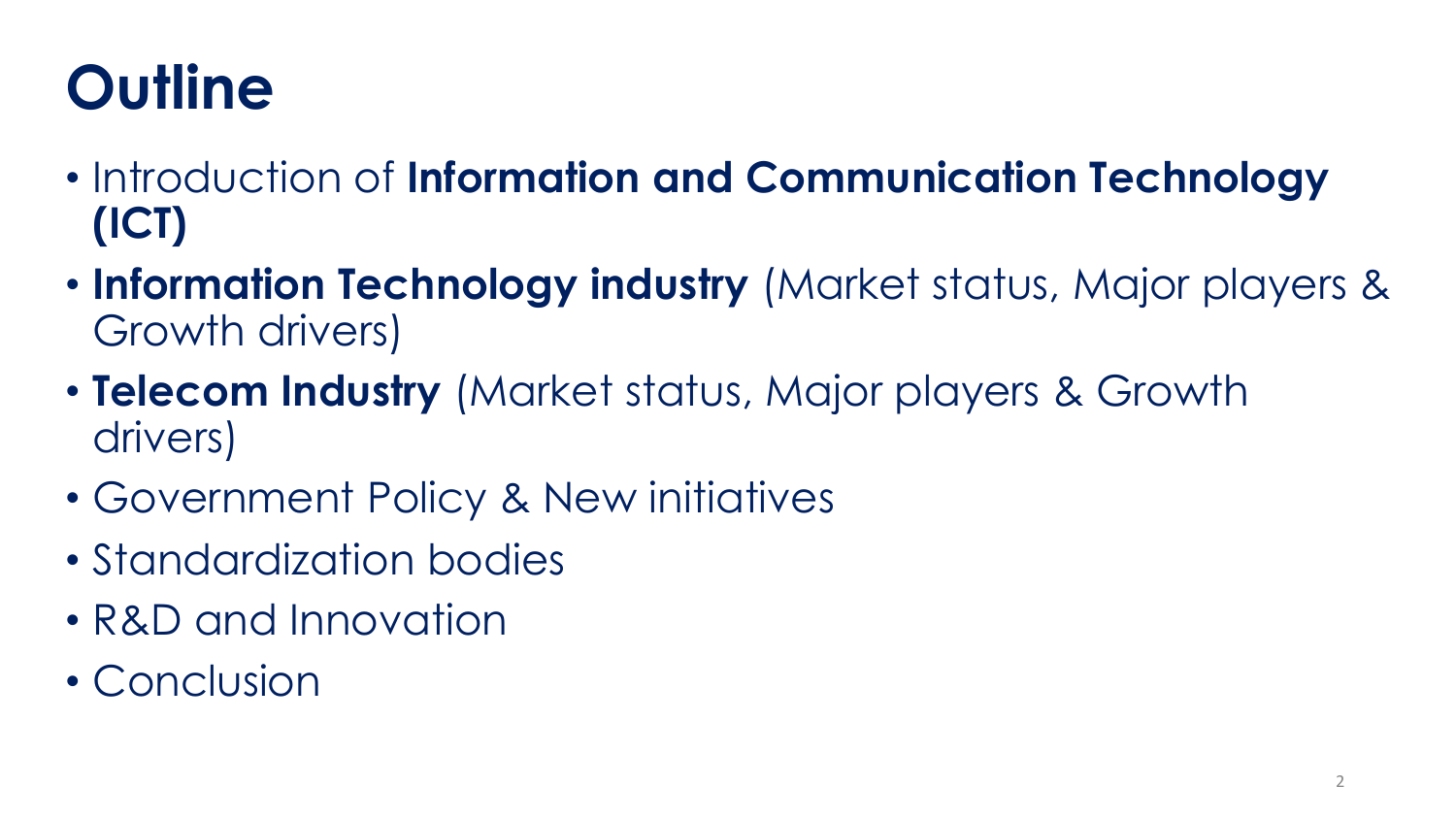### **Indian ICT Sector**

### **Information and Communication Technology (ICT) Industry**

**Information Technology (IT) Industry**, focuses on computers and related devices

**Telecom Industry**, including cellphones, the internet and other digital networks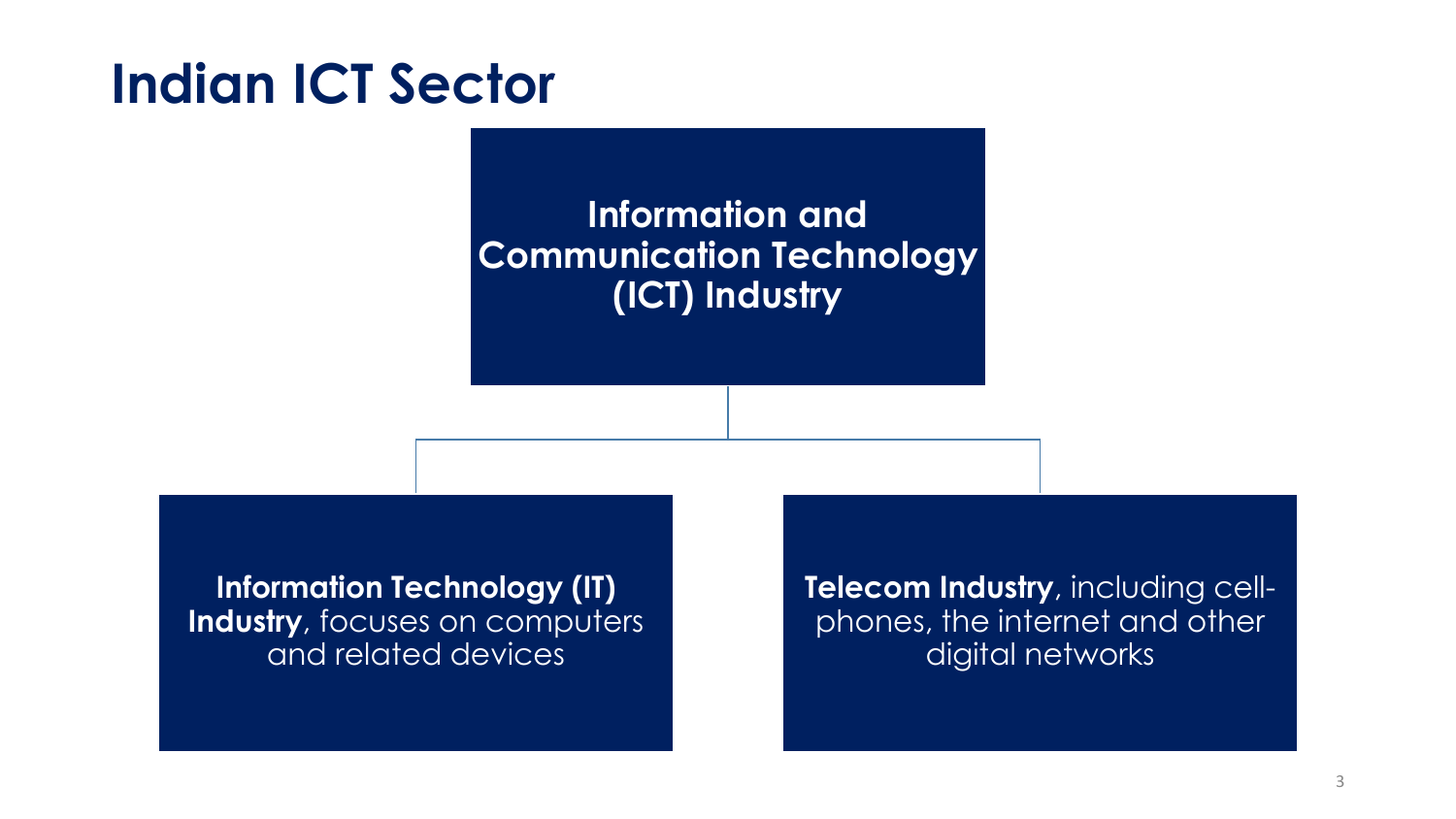# **Information Technology (IT) Industry**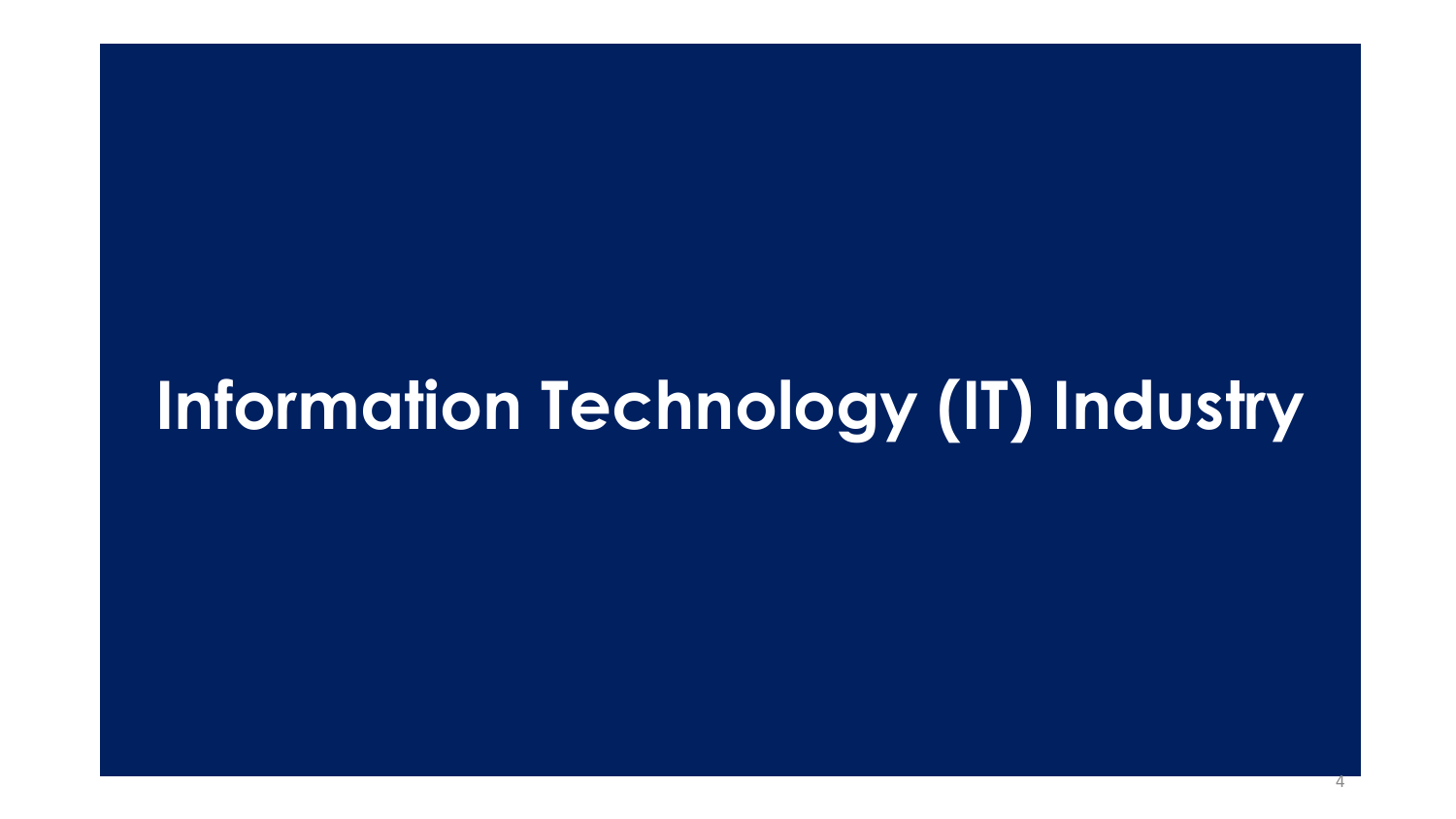### **Introduction**

#### • **Classification:**

#### ➢ **Software**

- ✓ Software products (Infrastructure software & Enterprise application software)
- $\checkmark$  Engineering and R&D services

#### ➢ **IT services**

- ✓ Project Oriented Services (IT consulting, system integration, Custom Application Development & Management (CADM), network consulting & Integration, software testing)
- ✓ IT outsourcing (application management, infrastructure (IS) outsourcing and network infrastructure management
- ✓ Training and support (IT education and training, hardware support and installation and software testing)
- ➢ **information technology enabled services-business process outsourcing (ITeS-BPO)** (Customer interaction services, financing and accounting, HR services and KPO services)
- IT and ITeS sectors go hand-in-hand in every aspect and has emerged as a 'sunrise industry'.
- IT sector contributes around 7.9% to the country's GDP
- Accounts for approximately 55% market share of the US\$ 185-190 billion global services sourcing business in 2017-18
- Sector ranks 3rd in India in attracting Foreign Direct Investment (FDI) share and has received US\$ 29.825 billion of FDI inflows between April, 2000 and December, 2017.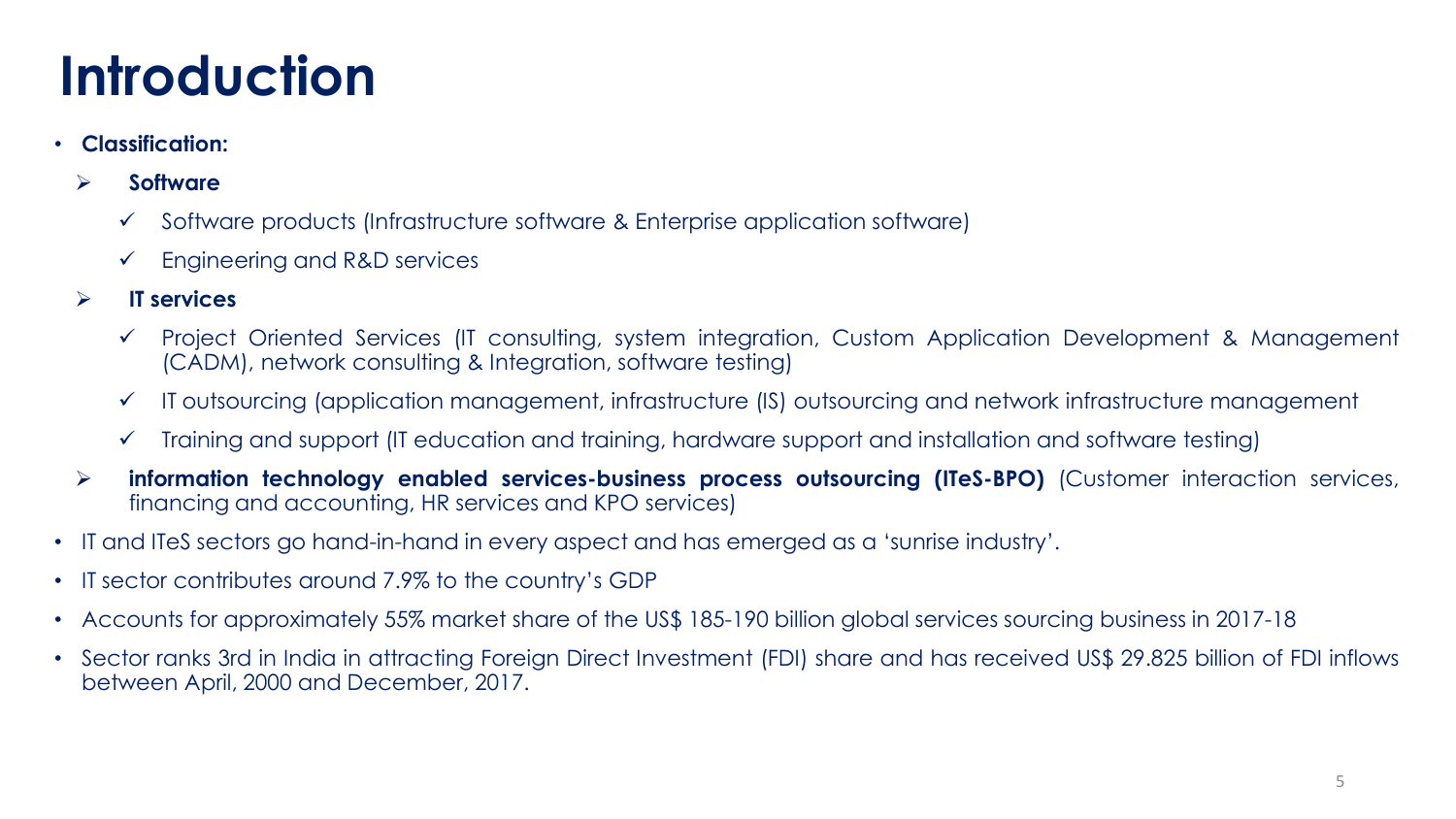# **Market Status (FY18)**

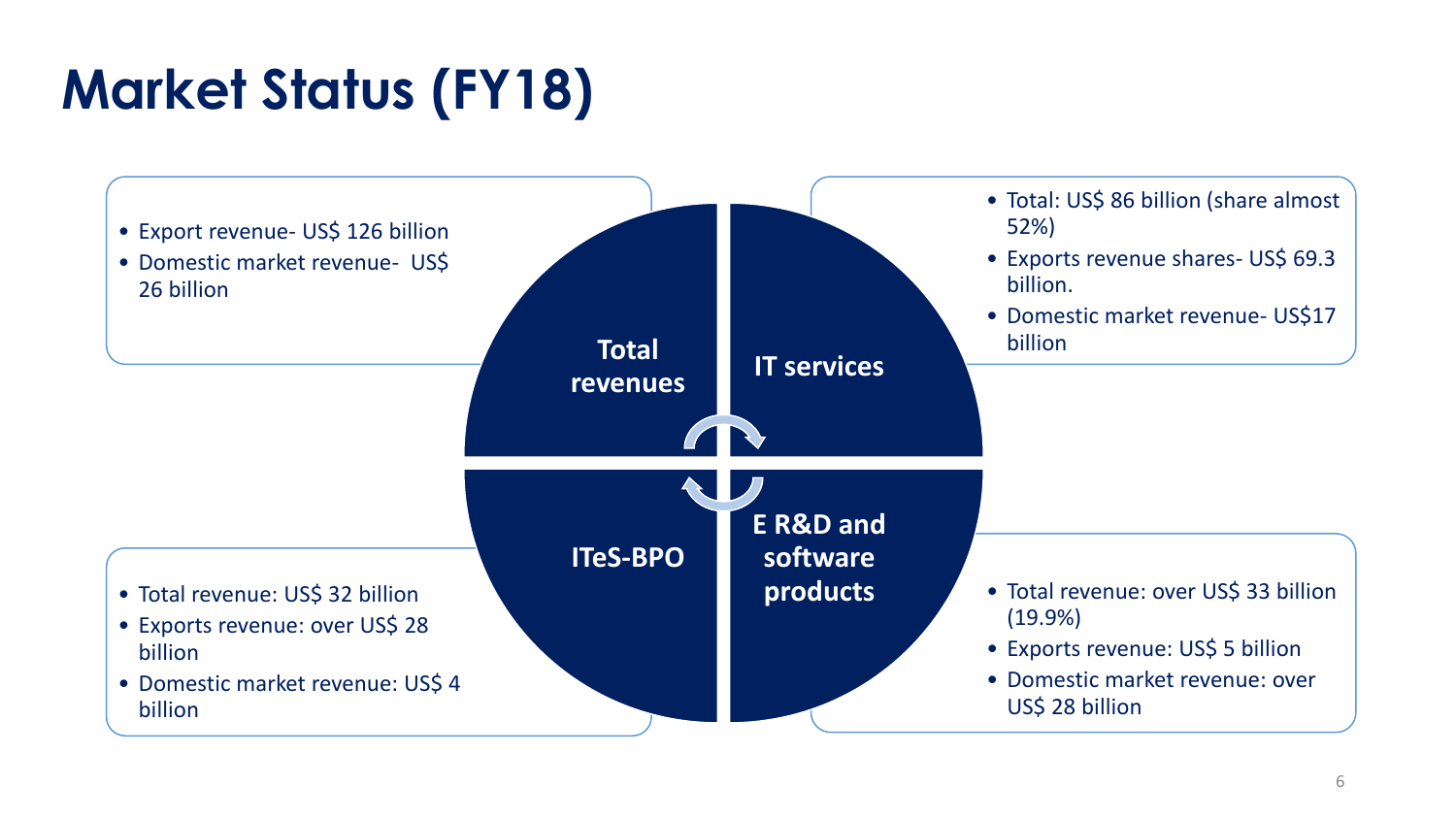# **Major players**

#### **Top 5 companies in 2018 based on their revenues:**

- **1. TCS:** TCS is one of the global leader and generates roughly 70% of the revenue for Tata Sons, and is one of the global leaders in the sector.
- **2. Infosys** generated total revenue of INR 60,878 crores (~7.6 billion Euros) in 2018.
- **3. Tech Mahindra** had a total revenue of 23,562 crores (~3 billion euros) in 2018.
- **4. Wipro** has a total revenue of INR 44,902 crores (~5.6 billion euros) in 2018.
- **5. HCL Technologies** generated a revenue of more than INR 21,000 crores (~2.5 billion euros)

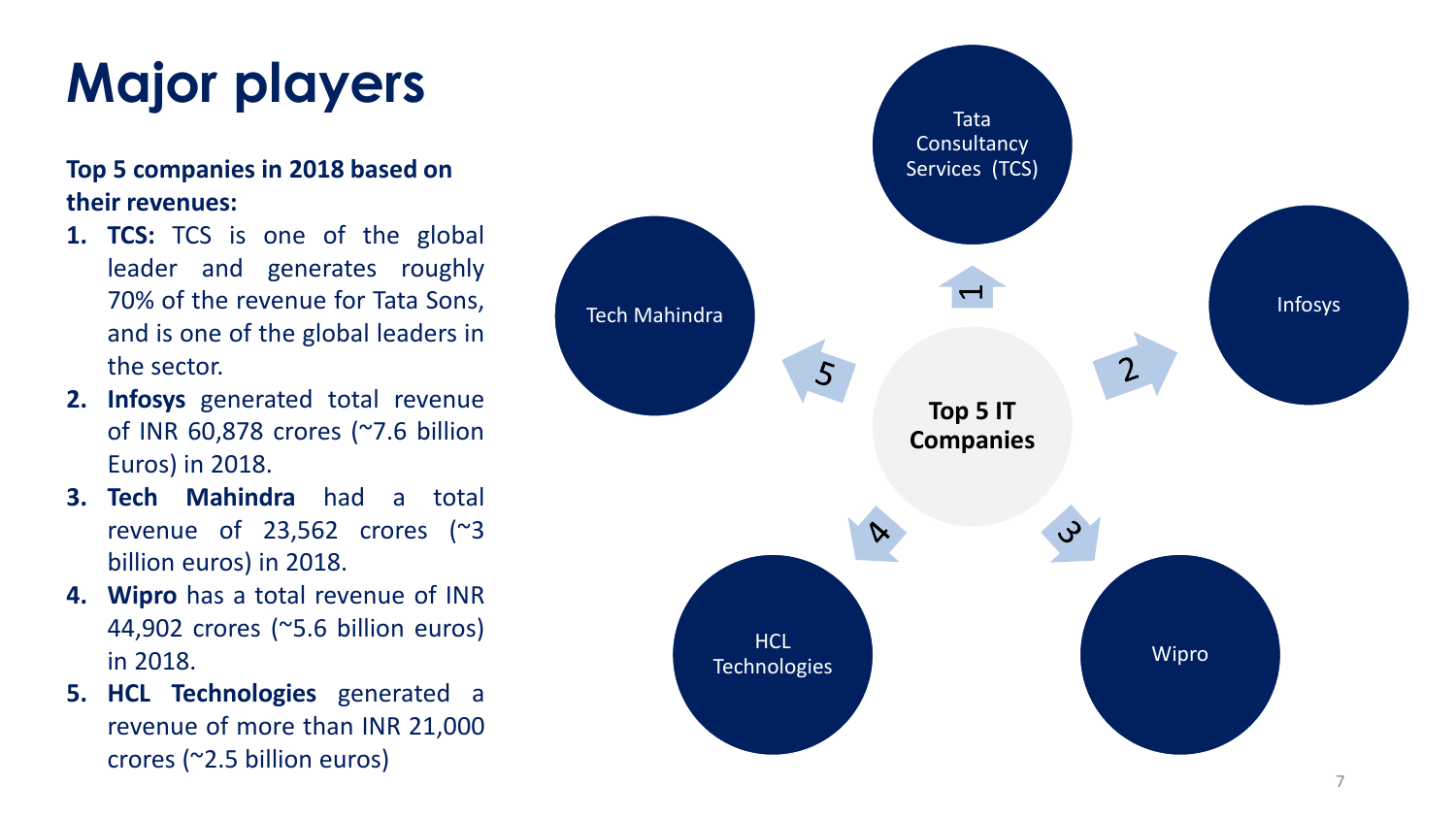## **Growth drivers**

- Availability of highly qualified talent pool at lower rates helps in cutting the cost for about 60- 70 % to source countries.
- Disruptive technologies like AI, Social Media, Mobility, Analytics and Cloud (SMAC), embedded systems etc. are the emerging trends to create new paradigms.
- GoI envisions a digitally equipped India and supporting R&D programmes at every possible level
- Companies proving IT services are stepping ahead for turnaround due to revival in demand from Europe and US.

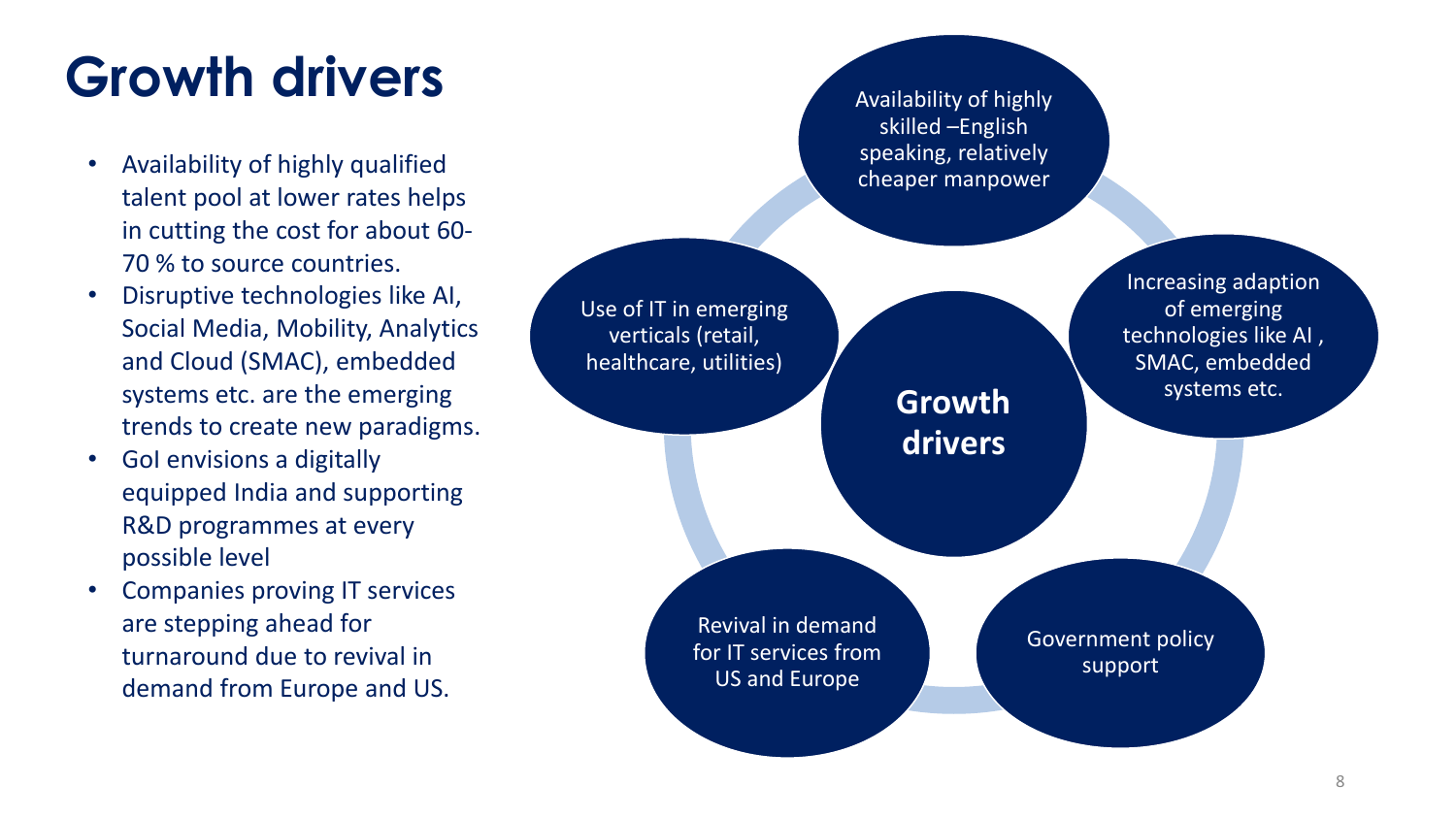# **Telecom Industry**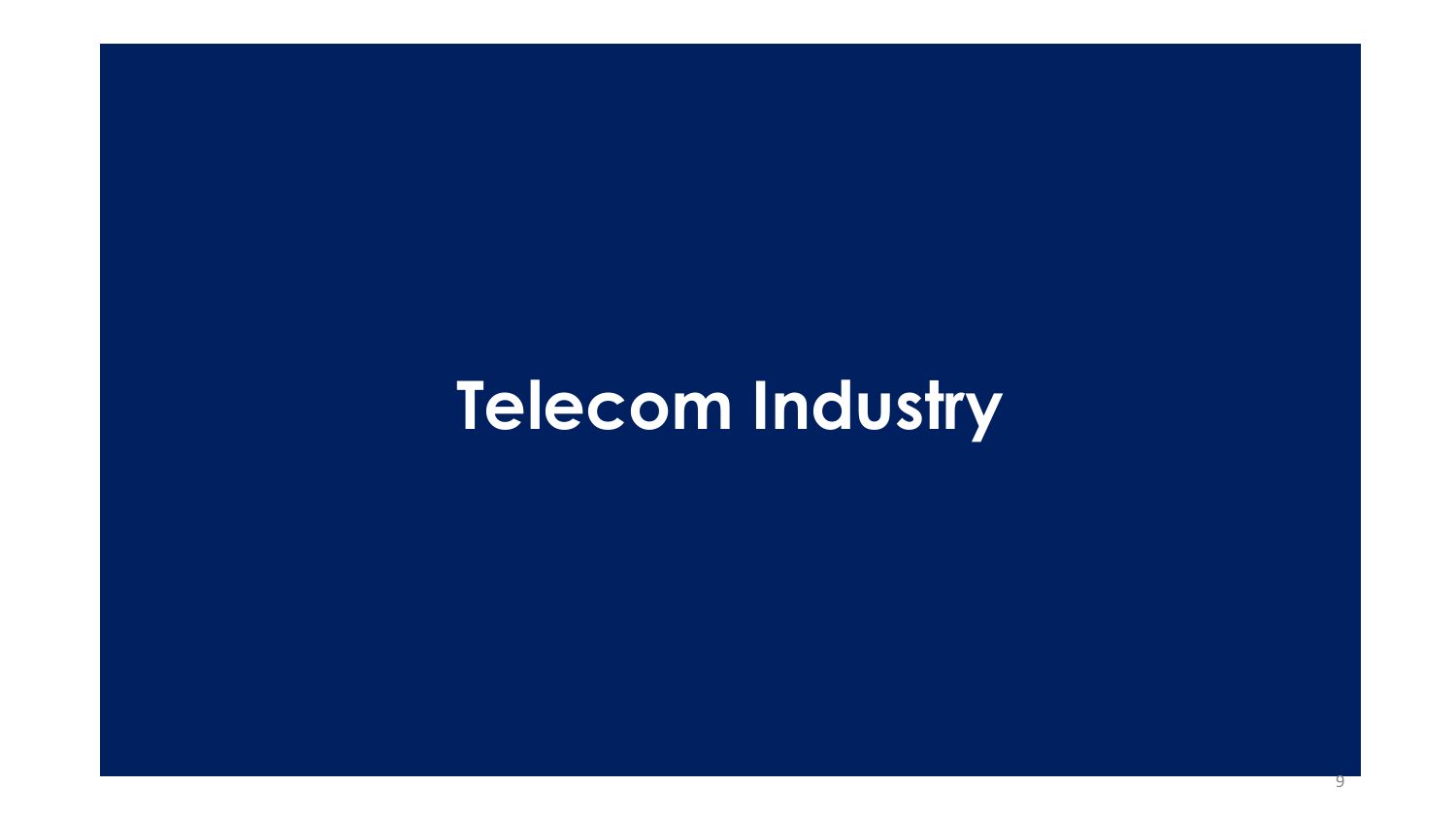### **Introduction**

- **Classification:**
	- ✓ **Wireless** (Includes mobile phone GSM and CDMA)
	- ✓ **Wireline** (Includes fixed line telephone and Broadband)
	- ✓ **Other telecommunication services** (internet services, broadband services, VSAT, Mobile Added Value Services etc.)
- World's second largest telecommunications market with a subscriber base of over 1 billion.
- India's mobile economy is growing rapidly and currently constitutes more than 98% of all telephone subscriptions.
- Contributes 6.5% to India's GDP.
- Employs over 4 million people- directly and indirectly and expected to generate over 10 million employment opportunities in next five years on the back of rapid 4G technology deployments, rising data consumption, use of digital wallets and smartphone adoption.
- According to DIPP, the industry has attracted FDI worth more than US\$ 30 billion during the period April 2000 to March 2018.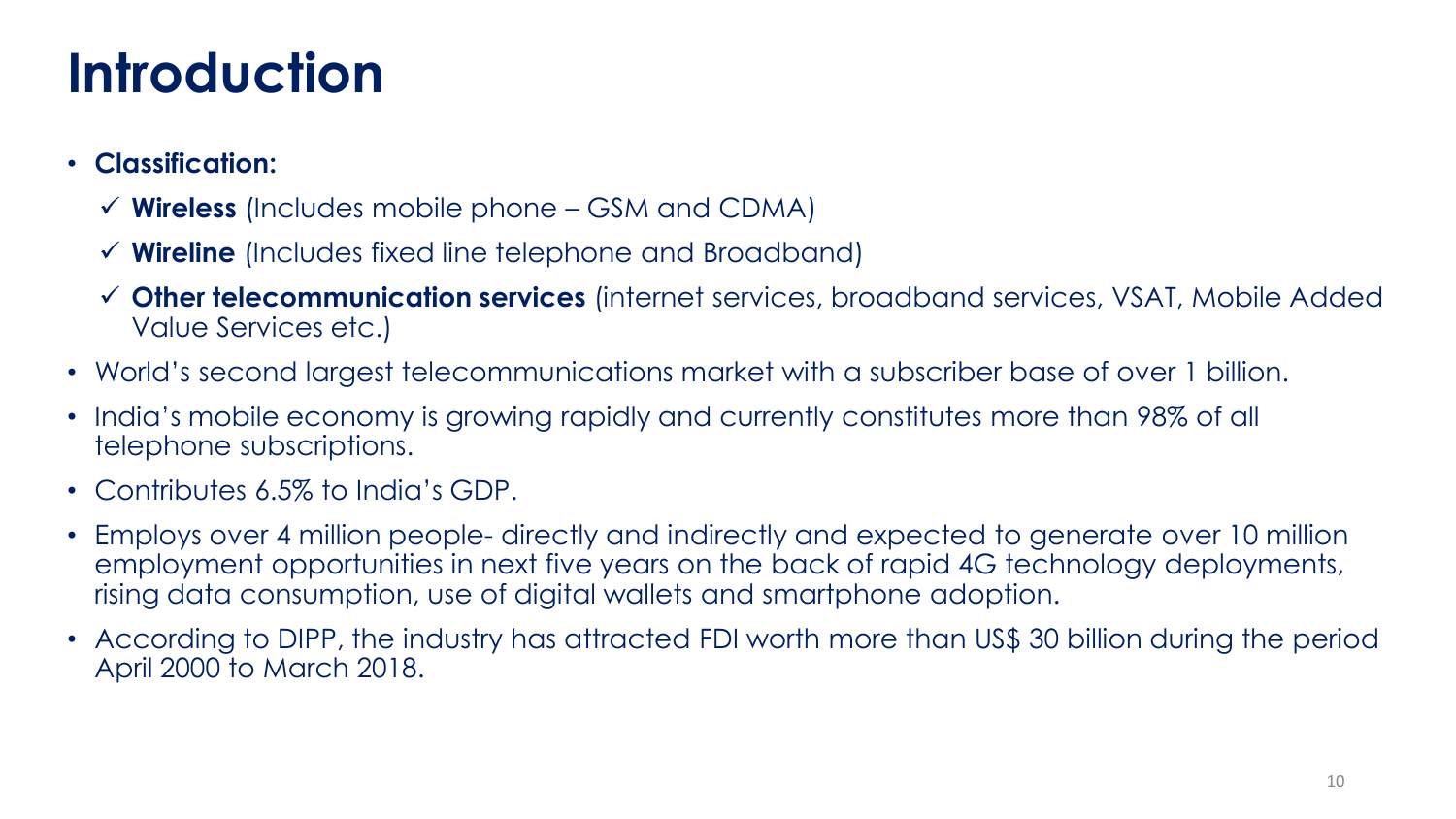### **Market Status**

- **As of November 2018, total telephone subscribers are stood at around 1194 million** 
	- ✓ **Wireless subscribers -1171.76 million** (Urban- over 645 million, Rural over 526 million)
	- ✓ **Wireline subscribers – 21.96 million** (Urban- over18 billion, Rural- over 3 million)
- **Broadband subscribers- 511.9 million** (over 490 million are wireless subscribers and 18 million are wired subscribers.
- Telecom density (At the end of November 2018):
	- ✓ **Overall:** 91.21%
	- ✓ **Urban:** 159.81 %
	- ✓ **Rural:** 59.27 %
	- ✓ **Wireless:** 89.54% (urban- 155.28%, rural- 58.92%)
	- ✓ **Wireline**: 1.68% (Urban- 4.53%, rural- 0.35%)
- As of March 2018, India's internet population sits at 493.96 million and expected to reach 600 million by 2020.
- [According to Swedish telecom gear maker Ericsson](https://timesofindia.indiatimes.com/business/india-business/data-usage-per-smartphone-in-india-to-grow-5-fold-by-2023/articleshow/61837943.cms), monthly data usage per Smartphone in India is expected to increase from 3.9 GB in 2017 to 18 GB by 2023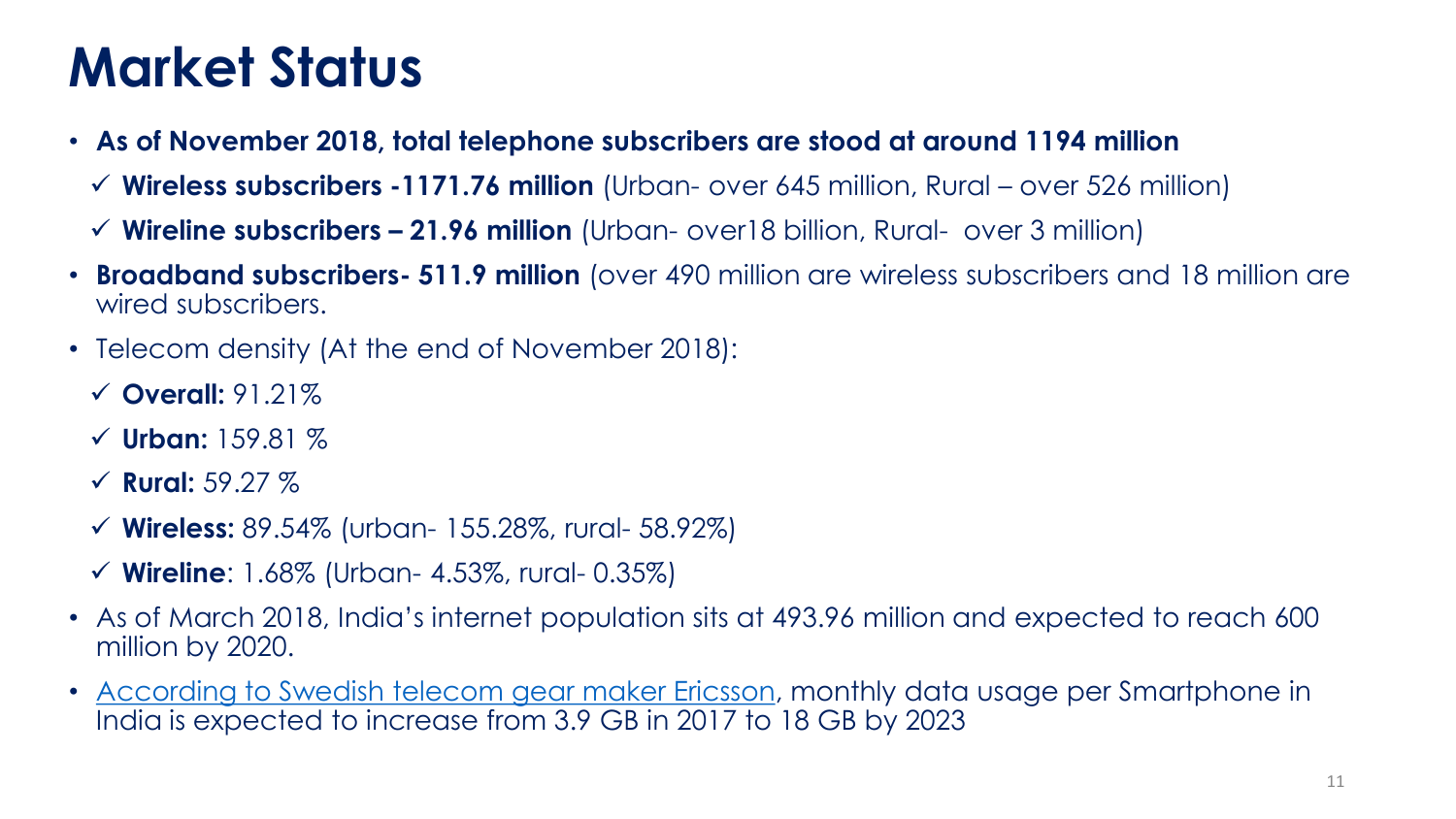# **Major Players**

- According to TRAI, as on Nov. 2018, private access service providers held 89.99% market share of the wireless subscribers whereas **Government owned BSNL and MTNL** had a market share of only 10.01%.
- Telecom giants Vodafone India and Idea Cellular have become a single merged entity and now known as **Vodafone Idea Ltd.**
- **Rank of telecom companies based on their wireless subscribers as on Nov. 2018**
	- 1. Vodafone-Idea : over 420 million
	- 2. Bharti Airtel: over 340 million
	- 3. Reliance Jio: over 270 million
	- 4. BSNL & MTNL: ~114 million & 3.5 million respectively
	- 5. TATA Teleservices: ~20 million\*
- Shareholders of Bharti Airtel has approved the proposed merger with Tata Teleservices and approval from National Company Law Tribunal (NCLT) is expected to be finished by March 2019.



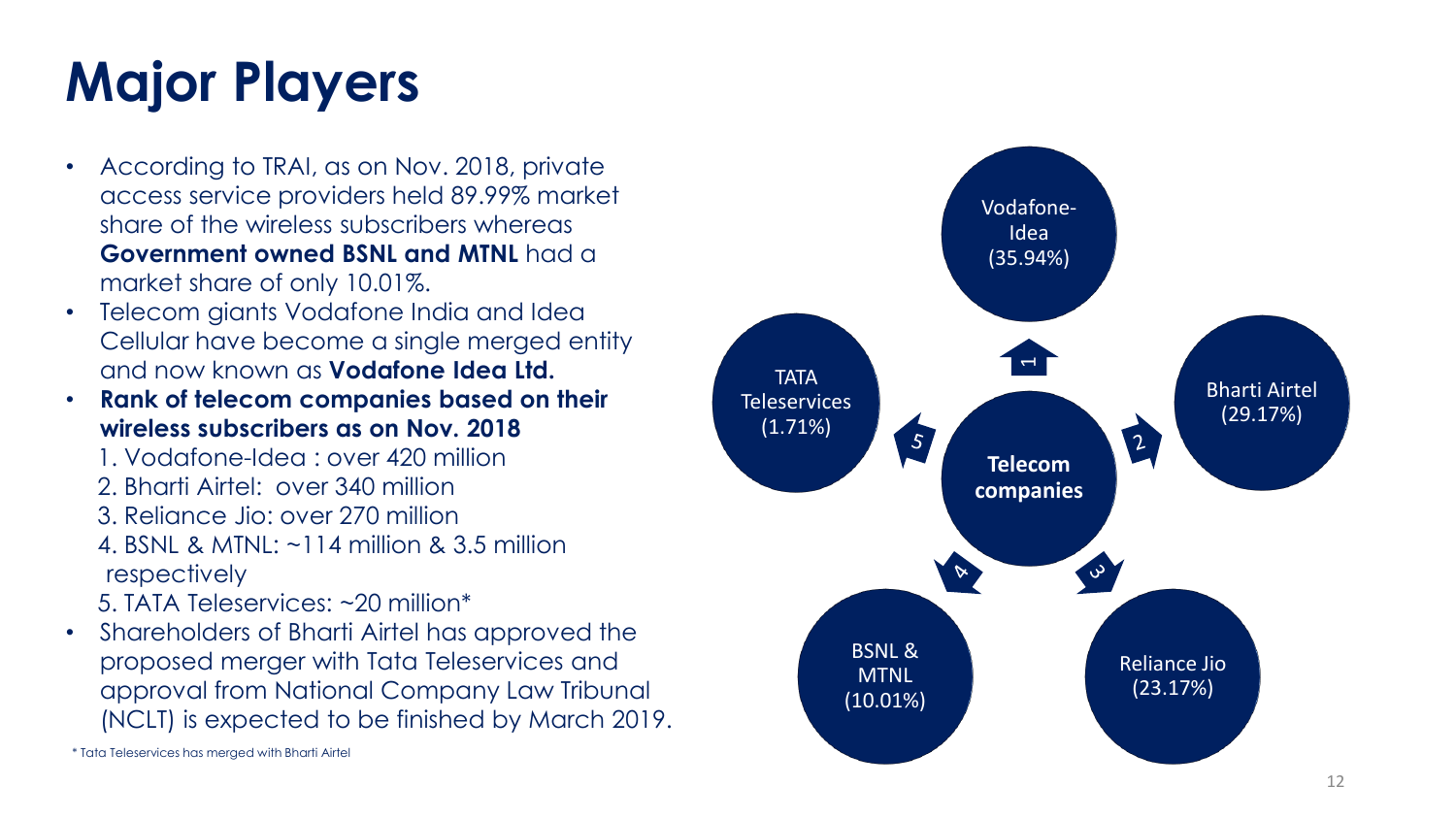### **Growth drivers**

- **Growing young population & changing lifestyle:**  Mobile internet is predominantly used by youngsters, with 46% of urban users and 57% of rural users being under the age of 25.
- **Increasing rural market**: Next wave of growth in mobile internet users is going to come from rural areas, where mobile data penetration is very low compare to urban areas.
- **Favorable policy support**: GoI is taking major steps such as Digital India Programme, National Digital Telecommunication Policy 2018, National e-Governance Plan etc. to promote R&D, Innovation and to attract investment in Telecom sector in India.

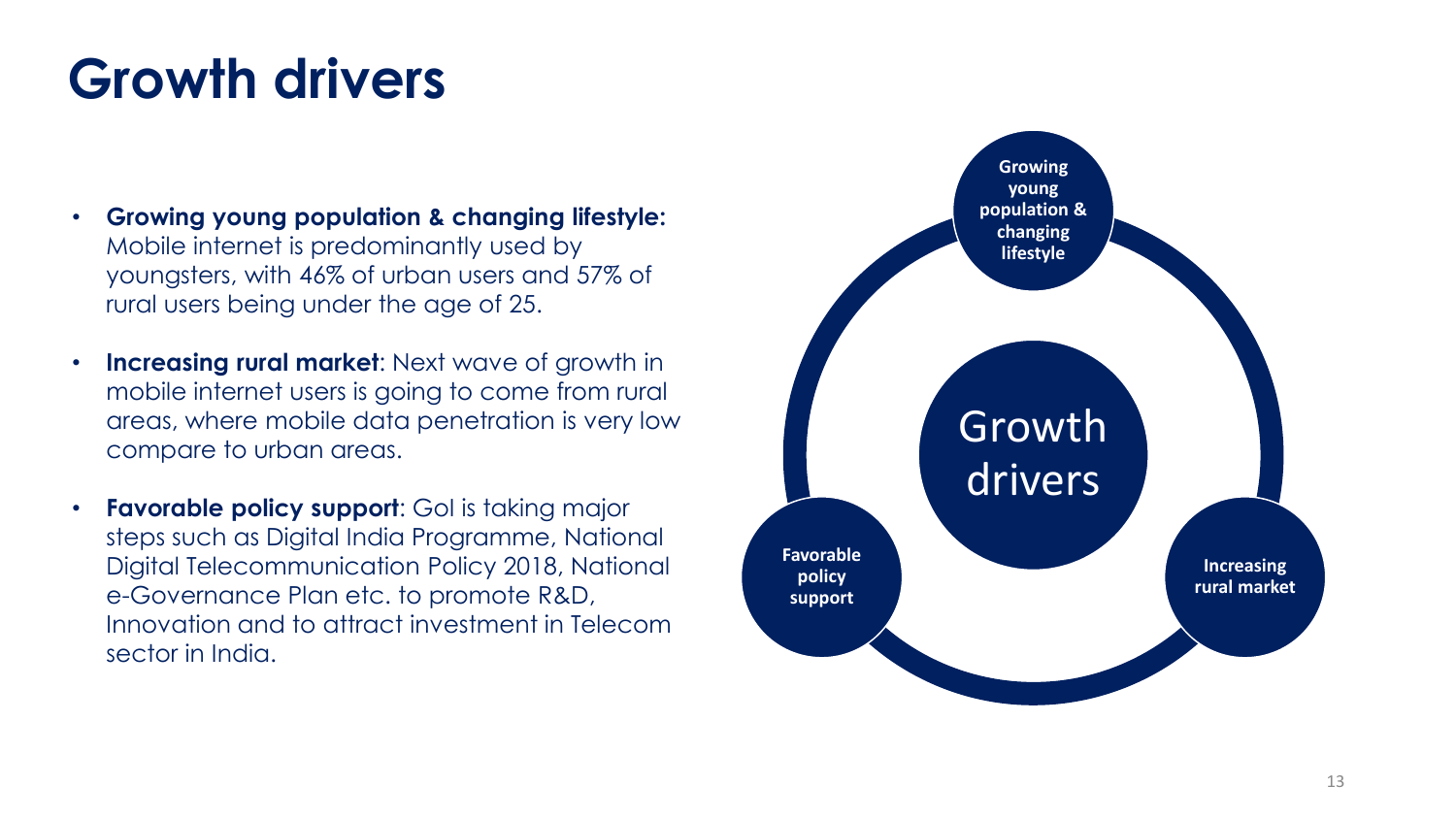# **Government policies & New initiatives in ICT sector**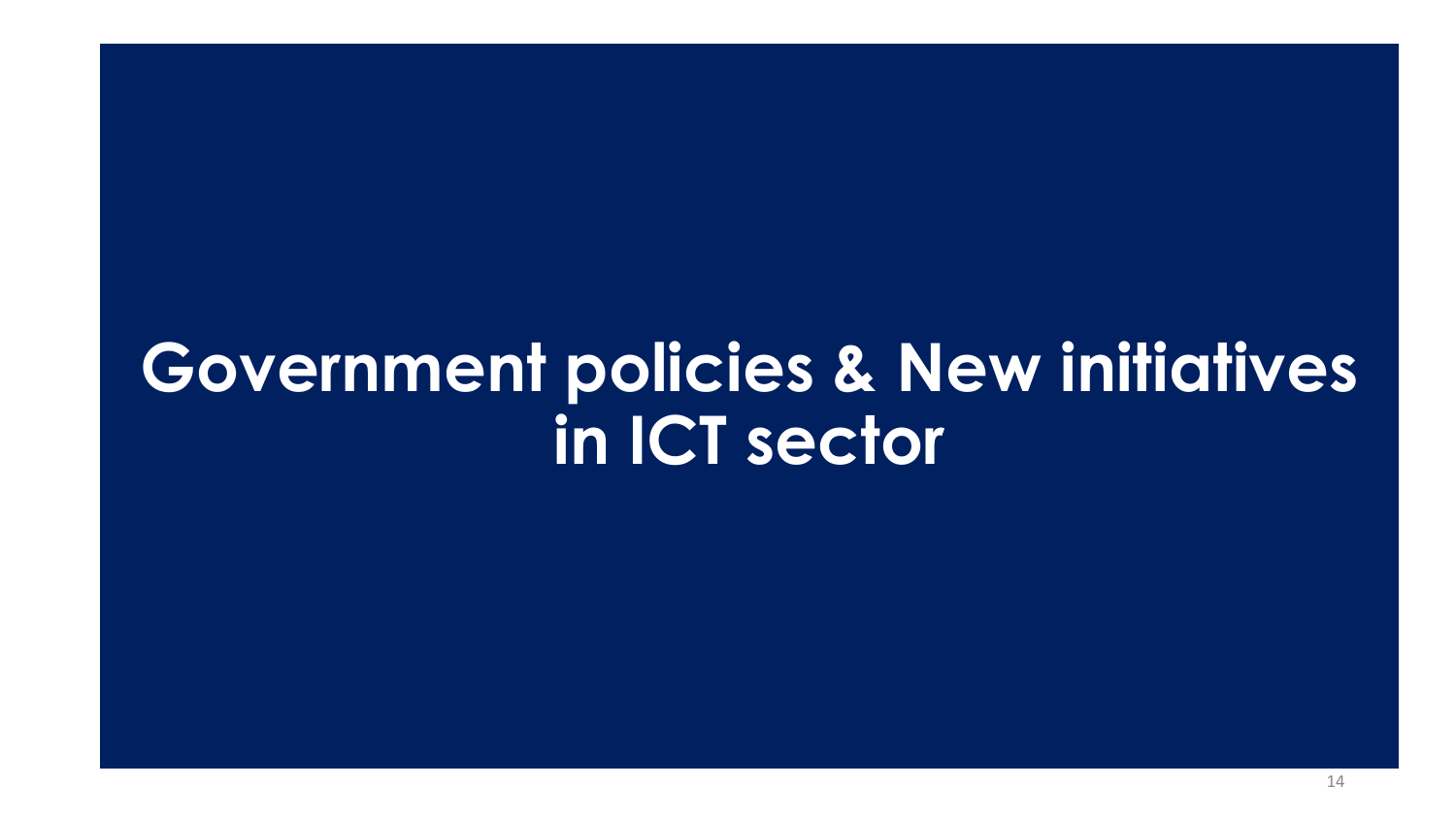# **National Digital Communications Policy 2018**

- Union Cabinet approved the National Digital Communications Policy-2018 (NDCP-2018) in September 2018
- NDCP envisions supporting India's transition to a digitally empowered society and a knowledge economy.
- **The key objectives of policy are:**
	- ✓ Provisioning of Broadband for All
	- ✓ Creating 4 Million additional jobs in the Digital Communications sector
	- $\checkmark$  Enhancing the contribution of the Digital Communications sector to 8% of India's GDP from  $\sim$ 6% in 2017
	- ✓ Propelling India to the Top 50 Nations in the ICT Development Index of ITU from 134 in 2017
	- ✓ Enhancing India's contribution to Global Value Chains
	- ✓ Ensuring Digital Sovereignty
- **Mission**:
	- ✓ **Connect India**: Creating Robust Digital Communications Infrastructure
	- ✓ **Propel India**: Enabling Next Generation Technologies and Services through Investments, Innovation and IPR generation
	- ✓ **Secure India**: Ensuring Sovereignty, Safety and Security of Digital Communications

#### **[Download National Digital Communications policy 2018>>](http://dot.gov.in/sites/default/files/Final%20NDCP-2018.pdf?download=1)**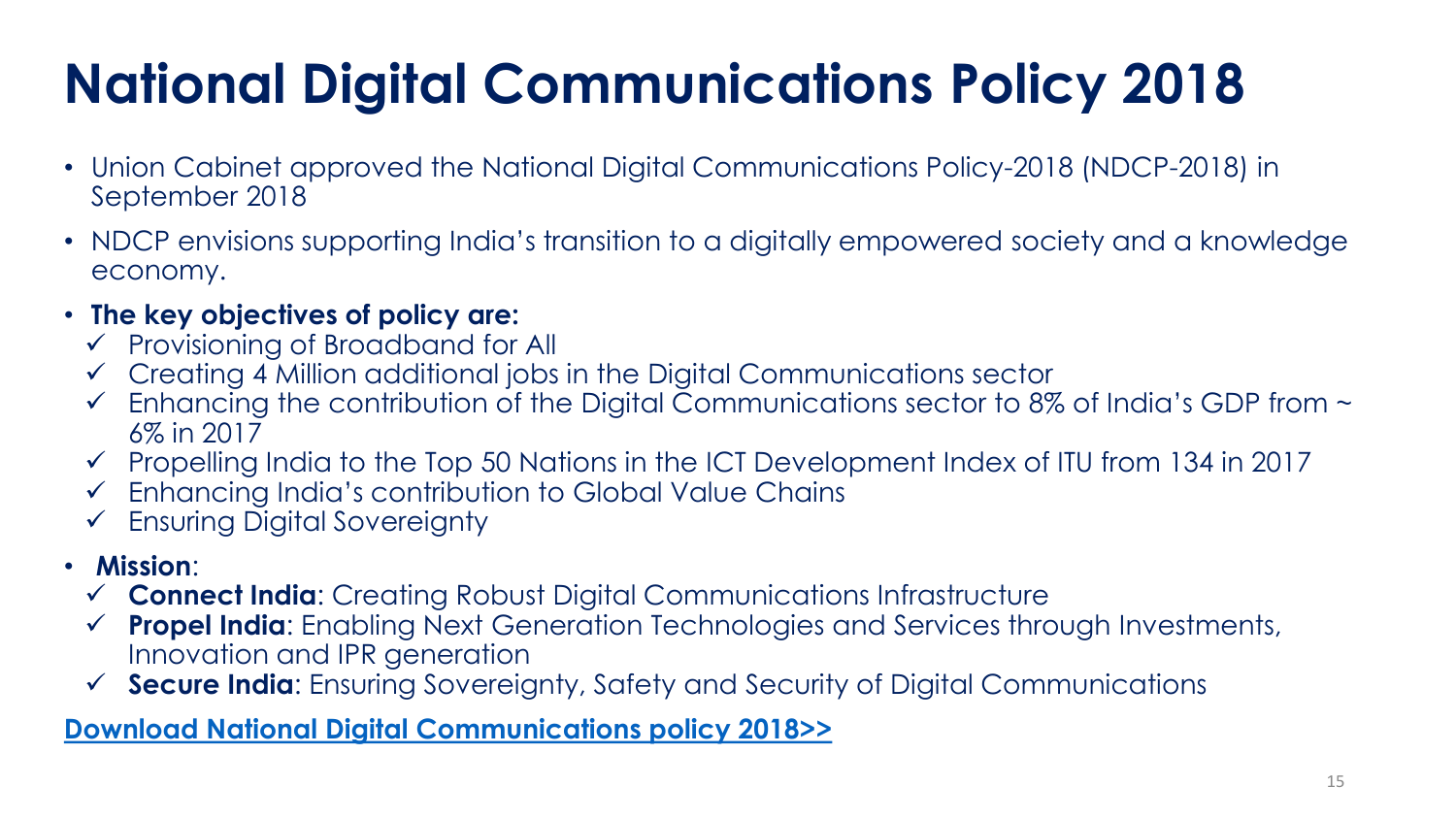# **Internet of Things (IoT) policy 2016**

- Department of Electronics and Information Technology (DeitY) has drafted India's first 'IoT Policy' in October 2016
- **Key Objectives:**
	- $\checkmark$  To create an IoT industry of USD 15 billion by 2020
	- ✓ To undertake capacity development (Human & Technology) for IoT specific skill sets for domestic and international markets
	- $\checkmark$  To undertake Research & development for all the assisting technologies
	- ✓ To develop IoT products specific to Indian needs in all possible domains such as agriculture, health, water quality, natural disasters, transportation, security, automobile, supply chain management, smart cities, automated metering and monitoring of utilities, waste management, Oil & Gas) etc.
	- ✓ To facilitate global and national participation of industry and research bodies with relevant global Service Setting Organizations (SSOs) for promoting standards around IoT technologies developed in the country
- IoT Policy will support the initiatives taken by GoI to develop connected and smart IoT based system for our country's Economy, Society, Environment and global needs.

**[Download](http://meity.gov.in/writereaddata/files/Revised-Draft-IoT-Policy_0.pdf) Internet of Things (IoT) policy >>**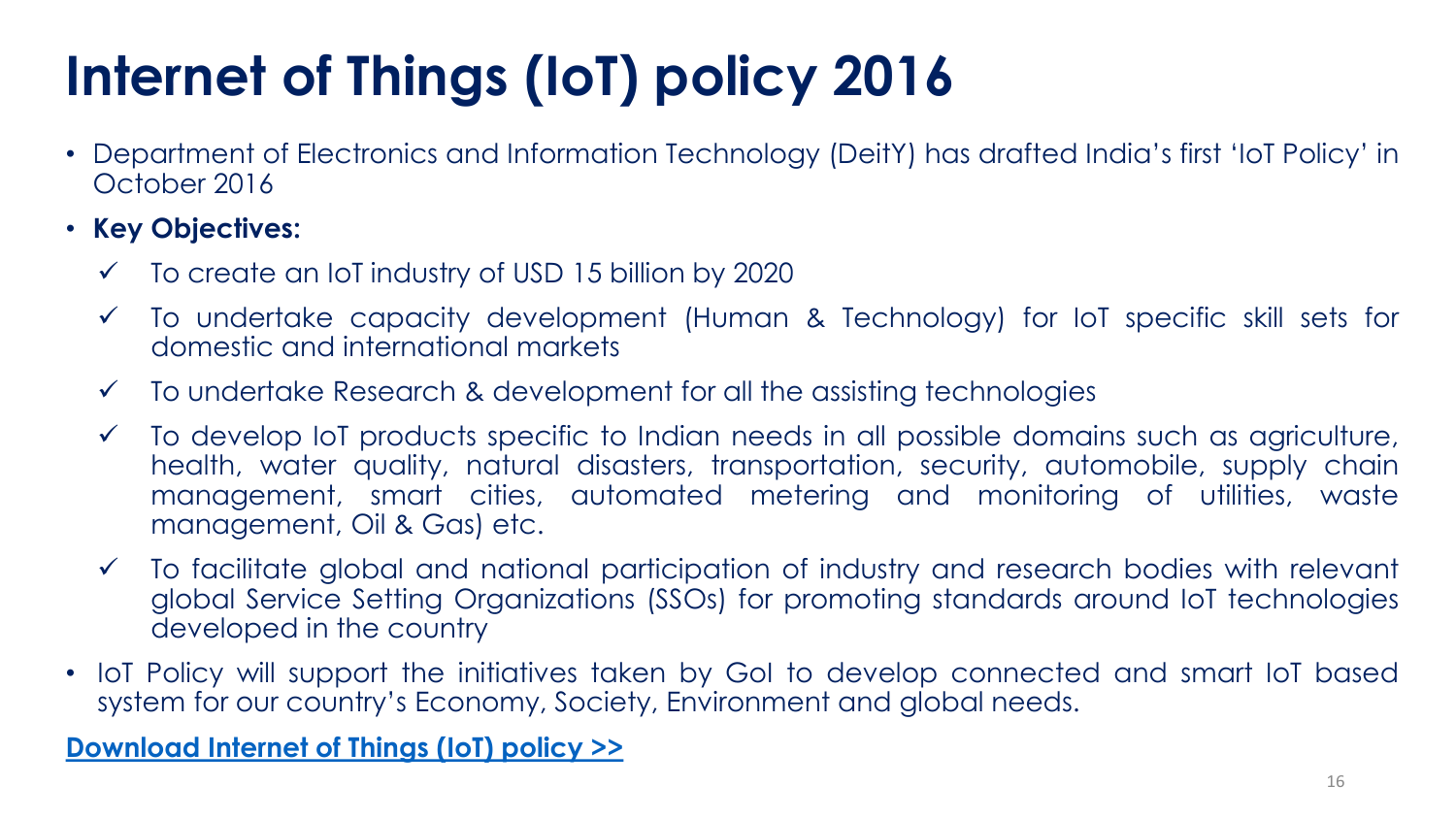# **National Telecom M2M Roadmap 2015**

• Department of Telecom (DoT) released the 'National Telecom M2M Roadmap' for growth of M2M in 2015.

• **Focus Areas:**

- ✓ Efforts towards assimilation of various Machine to Machine (M2M) standards
- ✓ Outline of policy and regulatory approaches for M2M
- $\checkmark$  Plans to boost M2M manufacturing as a part of 'Make In India' initiative
- $\checkmark$  Building M2M communication infrastructure
- $\checkmark$  Road ahead for M2M initiatives and plans
- ✓ Approach towards M2M adoption in different sectors of economy.
- DoT has released draft guidelines for M2M Service Providers Registration in 2016.
- In September 2017, Telecom Regulatory Authority of India (TRAI) has **[recommended](http://www.trai.gov.in/sites/default/files/Recommendations_M2M_05092017.pdf)** that all telecom licence holders should be allowed to provide M2M service using any spectrum.
- In 2018, DoT issued **13-digit numbers to telecom operators** for the trial of M2M communications and **[M2M guidelines](http://www.dot.gov.in/sites/default/files/M2M%20Guidelines.PDF?download=1)** in relation to SIM cards used for M2M communication services.

**[Download National Telecom M2M Roadmap 2015>>](http://www.dot.gov.in/sites/default/files/National%20Telecom%20M2M%20Roadmap.pdf)**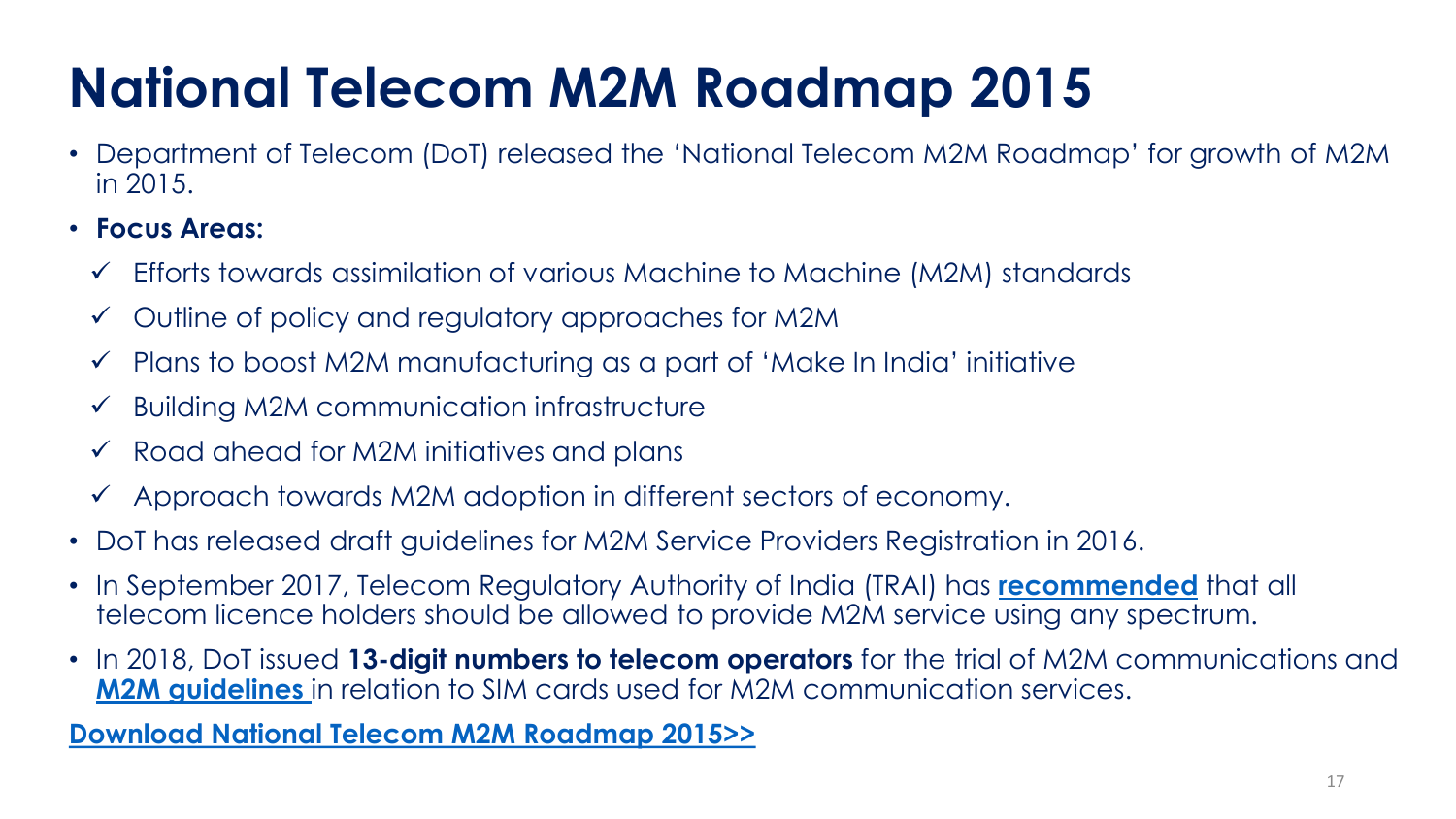### **Digital India**

• GoI launched Digital India on 1 July 2015 to transform India digitally empowered society and knowledge economy.

#### • **Three core components**

- 1. Development of secure and stable Digital Infrastructure
- 2. Delivering government services digitally
- 3. Universal Digital Literacy

### • **Nine Pillars**

- 1. Broadband Highways
- 2. Universal Access to Phones
- 3. Public Internet Access Programme
- 4. e-Governance Reforming government through Technology
- 5. e-Kranti Electronic delivery of services
- 6. Information for All
- 7. Electronics Manufacturing Target NET ZERO Imports
- 8. IT for Jobs
- 9. Early Harvest Programmes

#### **[Read more about Digital India programme>>](https://blog.mygov.in/editorial/digital-india-the-vision-and-the-mission/)**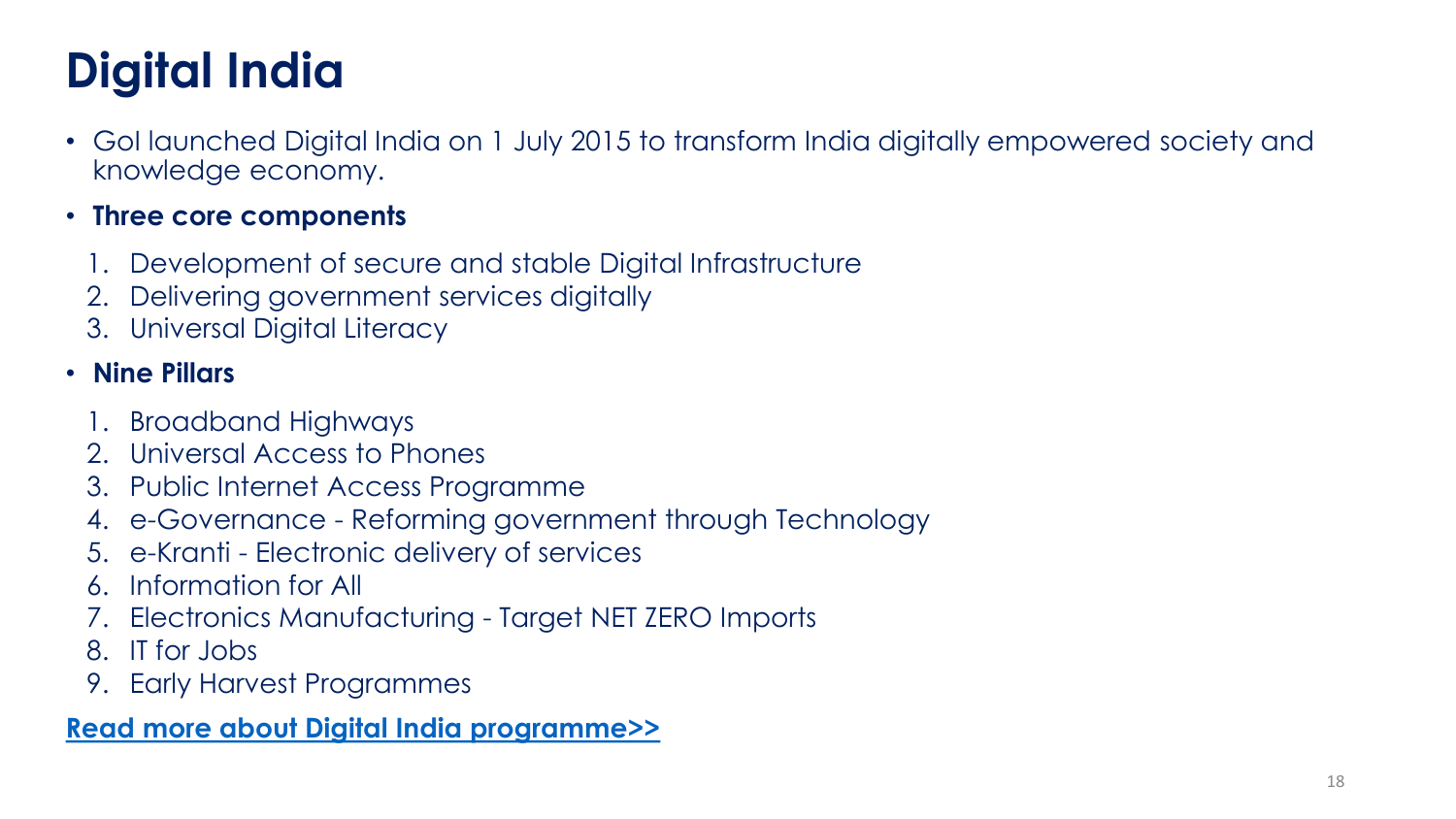## **National Cyber Security Policy 2013**

• Launched by GoI to protect information, such as personal information, financial/banking information, sovereign data etc.

#### • **Key objectives:**

- $\checkmark$  To create a secure cyber ecosystem in the country
- ✓ To create an assurance framework for design of security policies
- ✓ To strengthen regulatory framework for ensuring a secure cyberspace ecosystem
- ✓ To enhance and create National and Sectoral level 24X7 mechanism for obtaining strategic information regarding threats to ICT infrastructure, creating scenarios for response, resolution and crisis management through effective predictive, preventive, protective response and recovery actions.
- ✓ To enhance protection and resilience of Nation's Critical Information Infrastructure (CII) by operating 24X7 a National Critical Information Infrastructure Protection Centre (NCIIPC)
- ✓ To develop suitable indigenous technologies
- $\checkmark$  To improve visibility of the integrity of ICT products and services
- $\checkmark$  To enhance global cooperation

#### **[Download](http://meity.gov.in/sites/upload_files/dit/files/National%20Cyber%20Security%20Policy%20(1).pdf) National Cyber Security Policy 2013>>**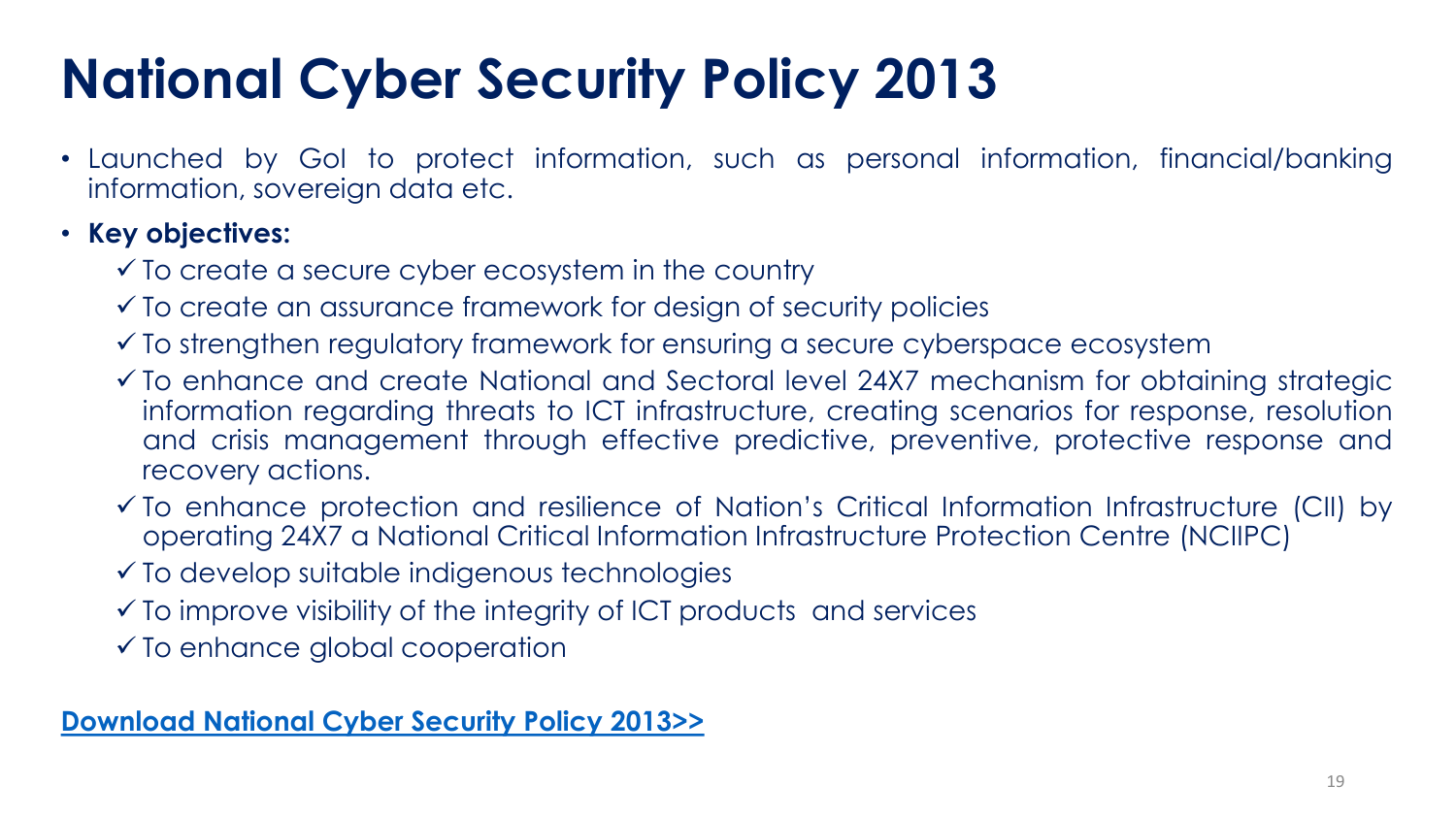# **National Policy on Information Technology 2012**

• Government launched the **National Policy on Information Technology 2012**, which aims to make at least one individual in every household e-literate among other objectives.

• **Key objectives:**

- ✓ To transform India into a global hub for the expansion of language technologies.
- ✓ Target of IT Exports: 200 Billion USD by 2020 (currently US\$ 126 billion (FY 18))
- ✓ To develop a pool of 10 million skilled manpower in the Indian ICT sector.
- ✓ To achieve significant market share in global technologies and services.
- ✓ To offer fiscal benefits to foreign investors and Small Medium Enterprises (SMEs).
- $\checkmark$  To promote adoption of ICTs in strategic and economic sectors to enhance the productivity and competitiveness of ICT
- ✓ Enhance transparency, accountability, efficiency, reliability and decentralization in Government
- ✓ Strengthening the Regulatory Framework
- ✓ Adopt open standards and promote open source and open technologies etc.

#### **[Download National Policy on Information Technology 2012>>](http://meity.gov.in/writereaddata/files/National_20IT_20Policyt%20_20.pdf)**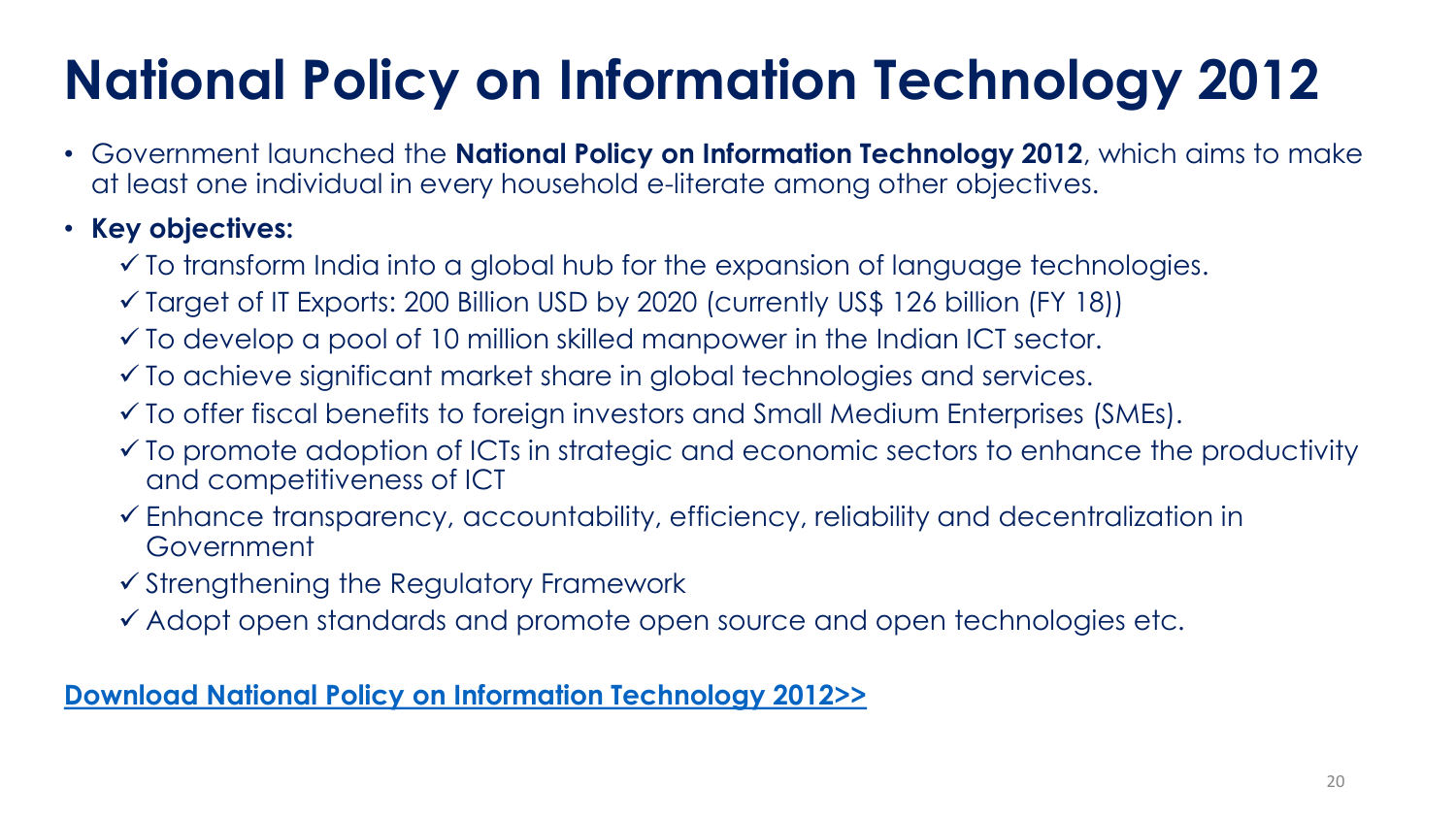### **Some other policy & new initiatives**

- **[Bharatnet](http://bbnl.nic.in/)**, the world's largest rural broadband project is being implemented by GoI to deploy high-speed optical fibre cable (OFC) network to all the 2.5 lakhs gram panchayats across India.
- **High Level [Forum](http://dot.gov.in/sites/default/files/5G%20India%202020%20High%20Level%20Forum_1.pdf) for 5G India 2020** constituted by Ministry of Communications (MoC) has released a report titled "**[Making](http://dot.gov.in/sites/default/files/5G%20Steering%20Committee%20report%20v%2026.pdf#_blank) India 5G Ready**".
- NITI Ayog has unveiled its **[discussion](https://www.niti.gov.in/writereaddata/files/document_publication/NationalStrategy-for-AI-Discussion-Paper.pdf) paper on national strategy on AI** which aims to guide research and development in new and emerging technologies.
- MeiTY launched **Phased [Manufacturing](http://meity.gov.in/writereaddata/files/Notification_PMP_Cellular%20Mobile%20Handsets_28.04.2017.pdf) programme (PMP)** for promoting the growth of domestic manufacturing of Cellular mobile handsets.
- **Mandatory Testing and [Certification](http://www.tec.gov.in/mandatory-testing-and-certification-of-telecom-equipments-mtcte/) of Telecom Equipments (MTCTE)** is being implemented by TEC in India and will come into effect from April 2019.
- MeitY set up **Software [Technology](https://www.stpi.in/11011) Parks of India** with the objective of encouraging, promoting and boosting the Software Exports from India.
- Government approved **India BPO [Promotion](http://meity.gov.in/ibps) Scheme (IBPS)** under Digital India Programme, to incentivize BPO/ITES Operations across the country.
- 100% FDI & Delicensing
	- IT industry: 100% through automatic route
	- Telecom industry: 49% through automatic route and 51% through the FIPB (Foreign Investment Promotion Board) approval route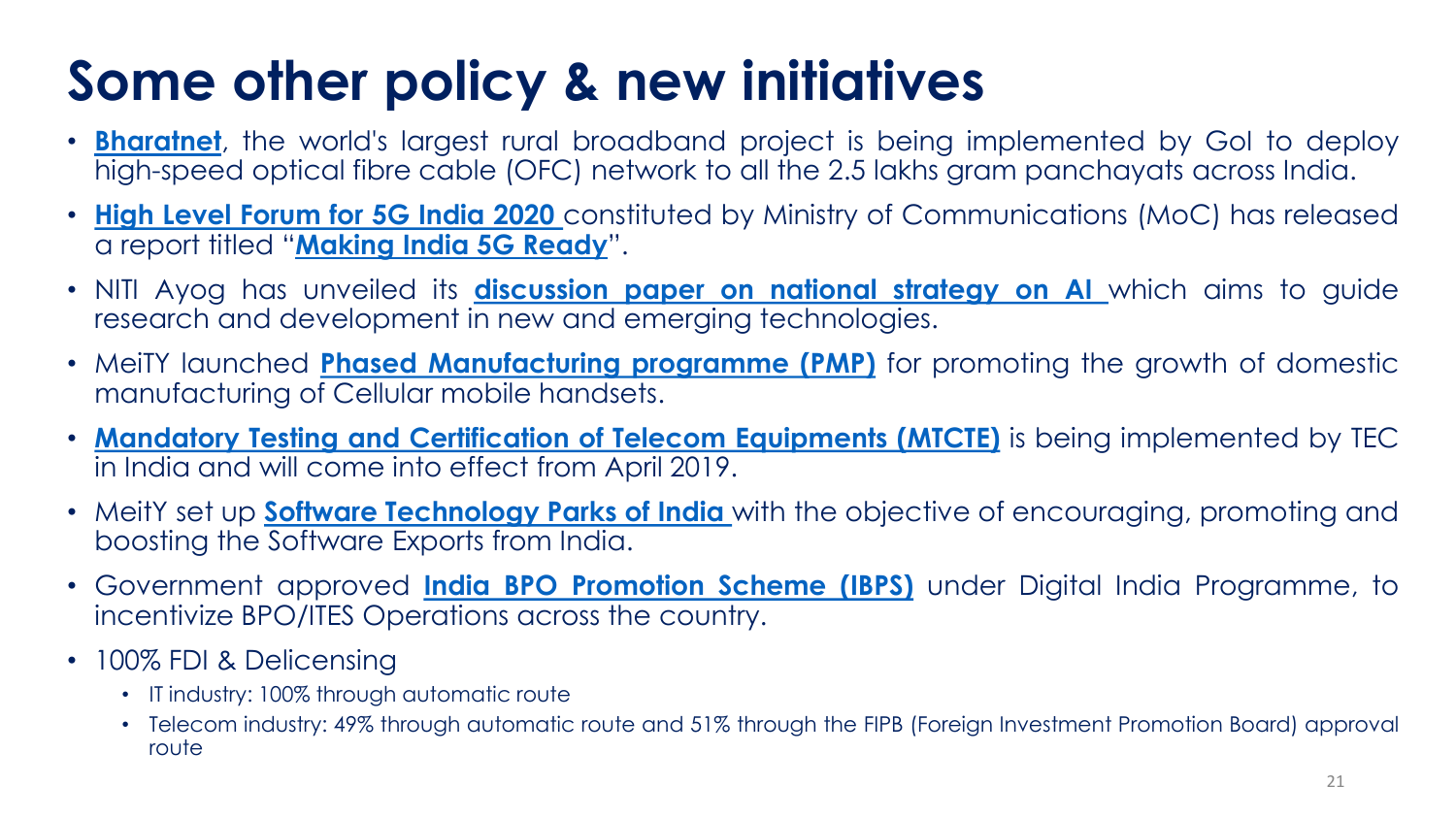# **Standardization bodies**

(Bureau of Indian Standards (BIS), Telecommunications Standards Development Society of India (TSDSI) & Telecommunication Engineering Centre (TEC))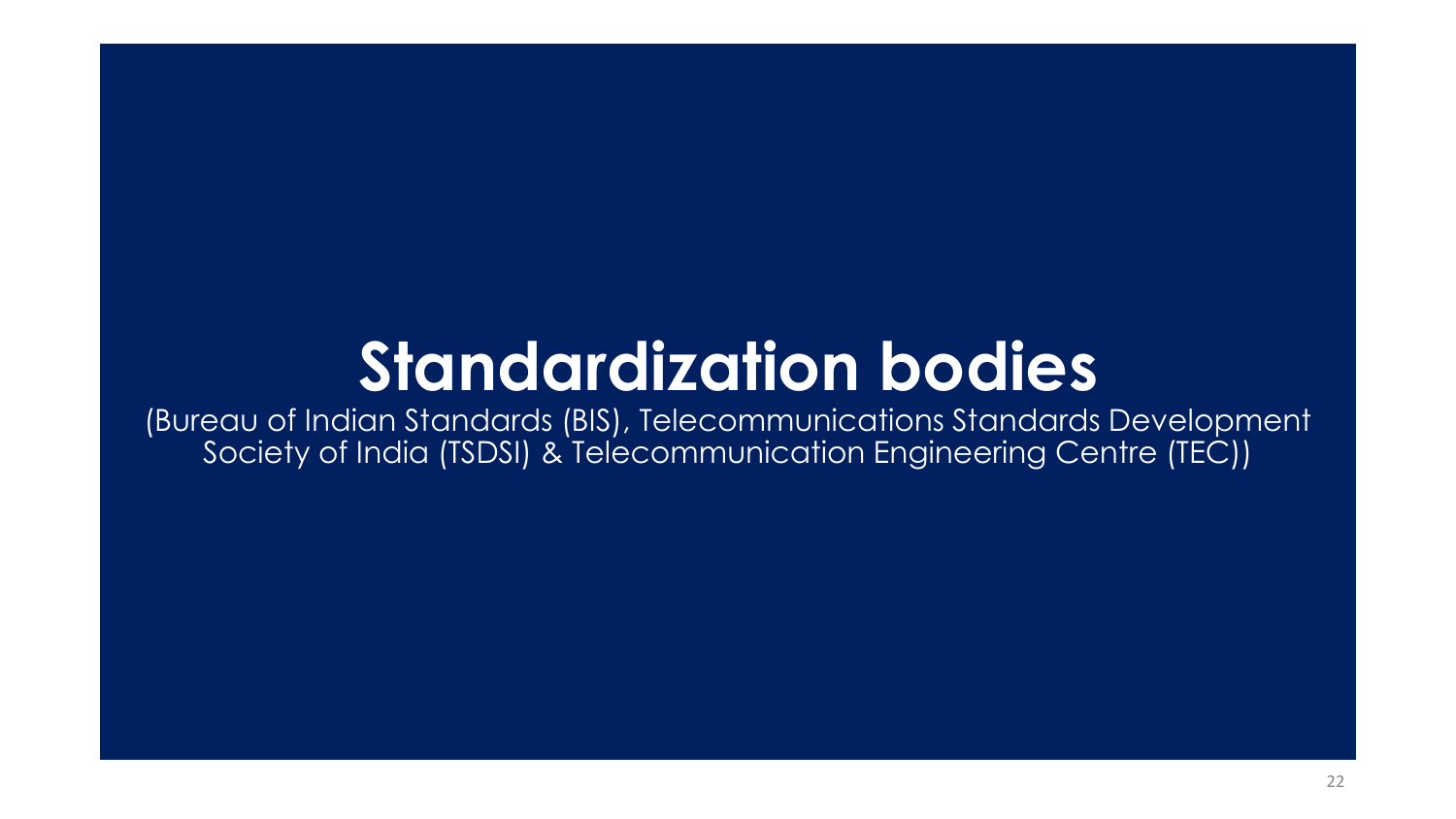## **Bureau of Indian Standards (BIS)**

- **BIS has Electronics and Information Technology Division Council (LITDC):**
	- ✓ Covers standardization in the field of electronics and telecommunications including information technology.
	- $\checkmark$  30 technical committees and has developed more than 1600 standards till date.
		- o **LITD 13: Information And Communication Technologies** prepares standards relating to : a) computer communication networks and interfaces to these computer communication networks including microprocessor systems, interfaces, protocols and associated interconnecting media for information and communication technology equipment etc. b) Telecom equipment and associated systems & devices. It is national mirror committee of ISO TC- 25 SC- 25 (P); ISO TC- 35 SC- 35 (P); ISO TC- 6 SC- 6 (O)
		- o **LITD 27: Internet of Things and related technologies**: National Mirror Committee for **ISO/IEC JTC 1/SC 41**
		- o **LITD 28: Smart Infrastructure: LITD 28** prepares standards in the field of Smart Cities (Electro-technical and ICT aspects) and related domains including Smart manufacturing & Active assisted living. It is the mirror committee of IEC TC-SyC SC.
			- o LITD 28 has released a **[Pre-Standardization Study Report on Technical Requirements Analysis of Unified, Secure &](https://bis.gov.in/other/USR_ICT_FSI_V_1_0.pdf)  Resilient ICT Framework for Smart Infrastructure**.
		- o **LITD 29: Blockchain & Distributed Ledger Technologies** is responsible for standardization work in the field of blockchain technologies and distributed ledger technologies. It is the National Mirror Committee of **ISO/TC 307**.
		- o **LITD 30: Artificial Intelligence (AI):** the National Mirror Committee for **ISO/IEC JTC1/SC42**.

**List of standards published by LITDC is available [here](https://www.services.bis.gov.in:8071/php/BIS/StandardsFormulationV2/pow.01.php)**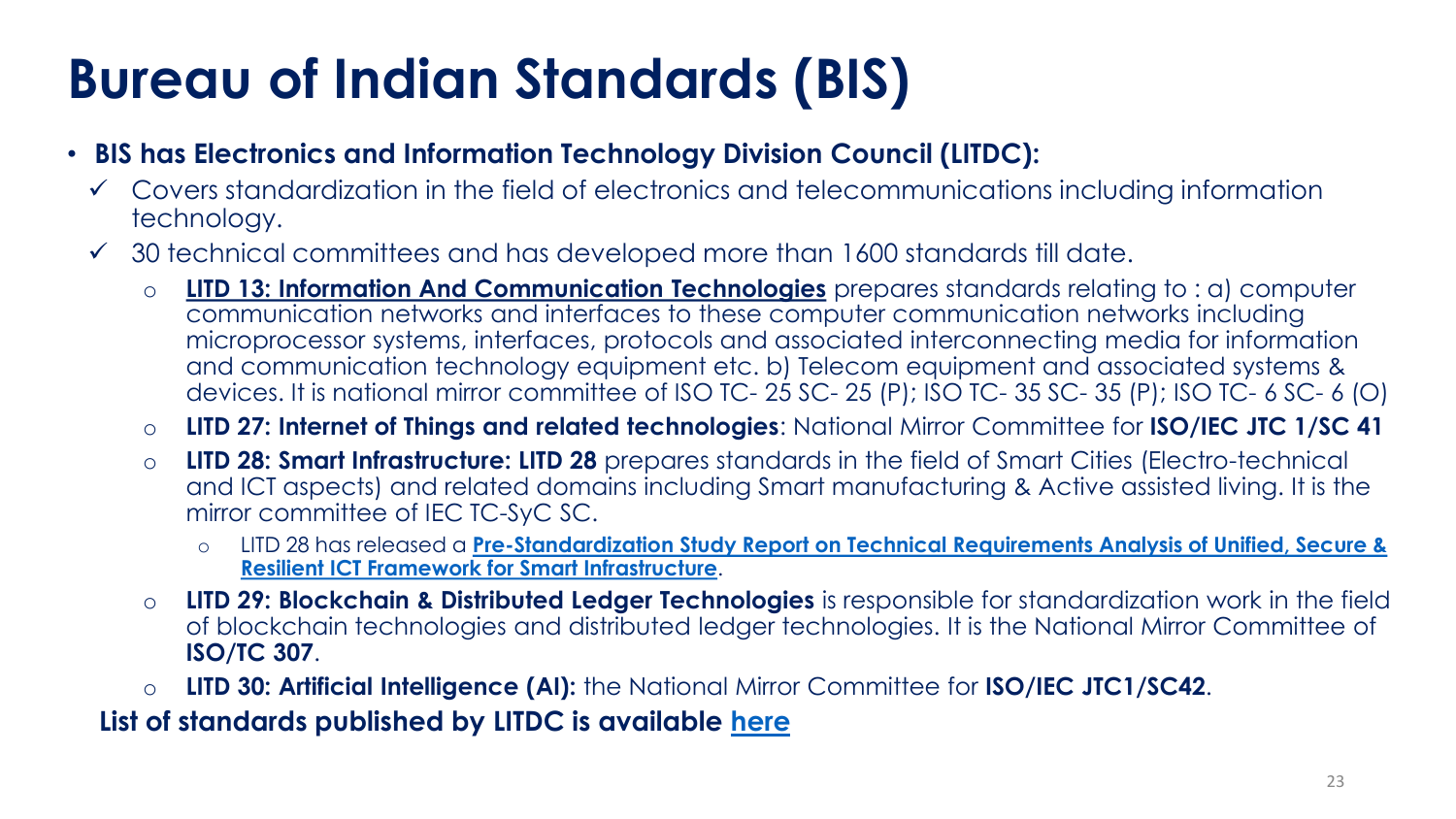### **Telecommunications Standards Development Society, India (TSDSI)**

- Government recognized body
- TSDSI Study Group on IoT/M2M has published **[9 technical reports](https://tsdsi.in/tr/)** covering Indian Use cases.
	- List of technical report is available **[here](https://tsdsi.in/tr/)**
- Technical activities are conducted in two Study Groups as below:

#### **1. Study Group - [Networks \(SGN\):](https://members.tsdsi.in/index.php/s/Ew0j3r7l81CBppQ)**

- ✓ Wireless communication systems
- $\checkmark$  Backhaul using wireless & wireline
- $\checkmark$  Spectrum studies.
- ✓ Interference studies

#### **2. Study Group - [Services and Solutions \(SGSS\)](https://members.tsdsi.in/index.php/s/gQb1nLJO4zY1MLj)**

- $\checkmark$  Definition of requirements for telecom industry and related services and applications
- ✓ Development of end-to-end service capabilities and architecture, based on the requirements
- $\checkmark$  Security and Privacy aspects in the end to end telecom networks.
- $\checkmark$  Energy performance for telecommunication networks
- ✓ Recommendations of test requirements and evaluation methodologies for any service level conformance testing activities
- TSDSI coordinate, contribute and work with global SDOs such as 3GPP, oneM2M & ITU etc.
- TSDSI transposes 3GPP Specifications and oneM2M Specifications

#### **[More information is available here>>](https://tsdsi.in/)**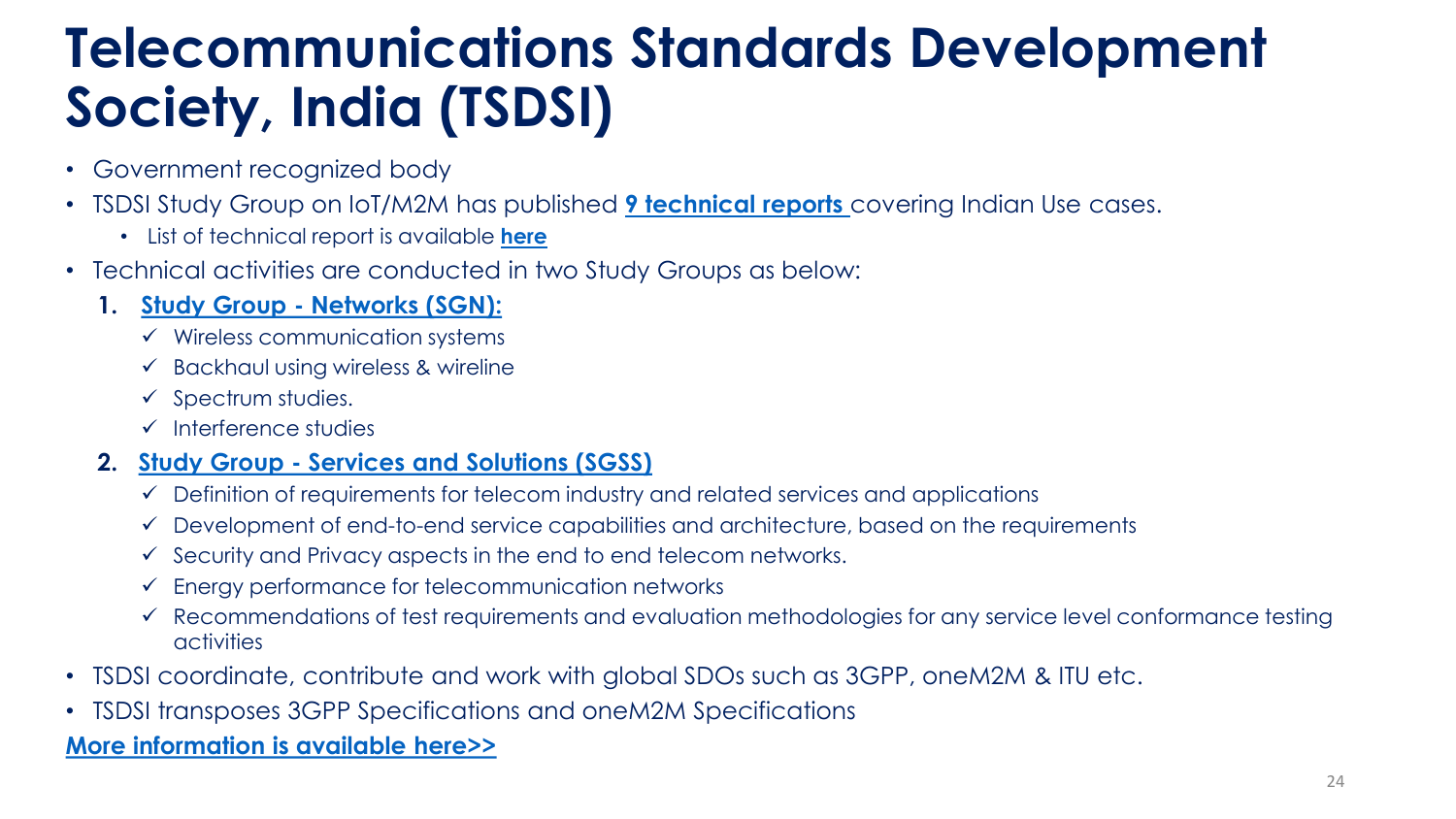## **Telecommunication Engineering Centre (TEC)**

- TEC is the engineering wing of DoT which is responsible for drawing up of standards; generic, interface & service requirements and specifications for telecom products, service and networks.
- M2M WGs at TEC have released **[13 Technical Reports](http://www.tec.gov.in/technical-reports/)** (Release 1 and Release 2).
	- Technical reports are available **[here](http://www.tec.gov.in/technical-reports/)**
- **[National Working Groups \(NWGs\)](http://www.tec.gov.in/national-working-groups/)** corresponding to respective ITU-T Study Groups:
	- ✓ NWG-5- Environment and climate change
	- ✓ [NWG-9, Television and sound transmission and integrated broadband cable networks.](http://www.tec.gov.in/constitution-of-national-working-group-9-nwg-9-corresponding-to-itu-t-study-group-9-broadband-cable-and-tv-for-the-itu-t-study-period-2017-2020-reg/)
	- ✓ [NWG-11,Signaling requirements, protocols and test specifications](http://www.tec.gov.in/regarding-constitution-of-nwg-11-national-working-group-11-for-the-study-period-of-2017-2020/)
	- ✓ NWG-12, Performance, QoS and QoE
	- ✓ [NWG-13, Future networks including mobile and NGN](http://www.tec.gov.in/constitution-of-nwg-13-national-working-group-13-corresponding-to-itut-study-group-13-future-networks-with-focus-on-imt-2020-cloud-computing-and-trusted-network-infrastructures-for-the-itu-t-s/)
	- ✓ NWG-15, Optical transport networks and access network infrastructures
	- ✓ [NWG-16, Multimedia coding, systems and applications](http://www.tec.gov.in/constitution-of-nwg-16-national-working-group-16-corresponding-to-itu-t-sg-16-multimedia-for-the-itu-t-study-period-2017-2020/)
	- ✓ NWG-17, Security
	- ✓ NWG- 20, for submitting contribution in ITU-T Study Group-20 ((IoT and its applications in Smart Cities)):- NWG 20 is having members from all stakeholders.

#### **More information is available [here](http://www.tec.gov.in/)**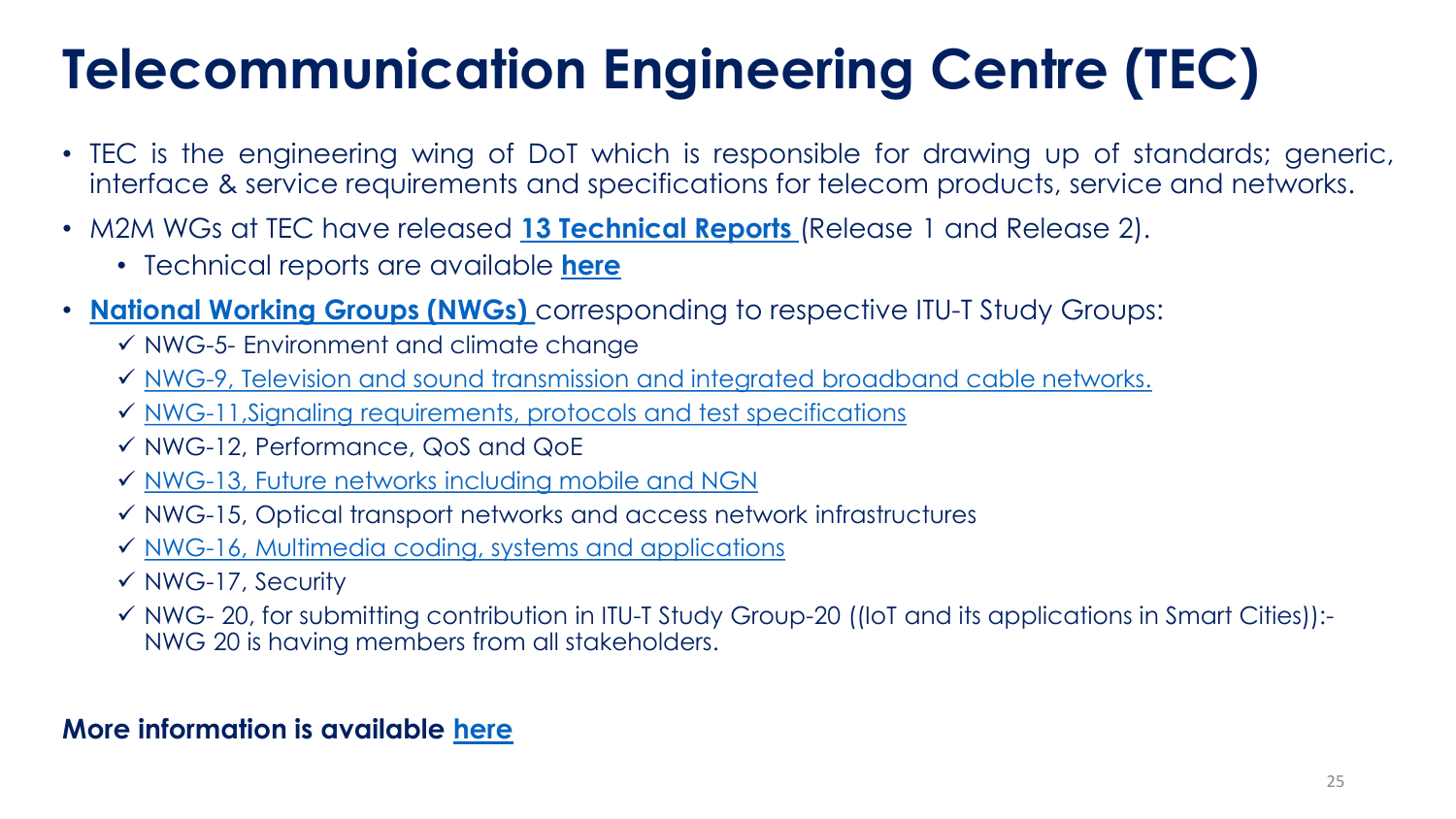# **R&D and Innovation**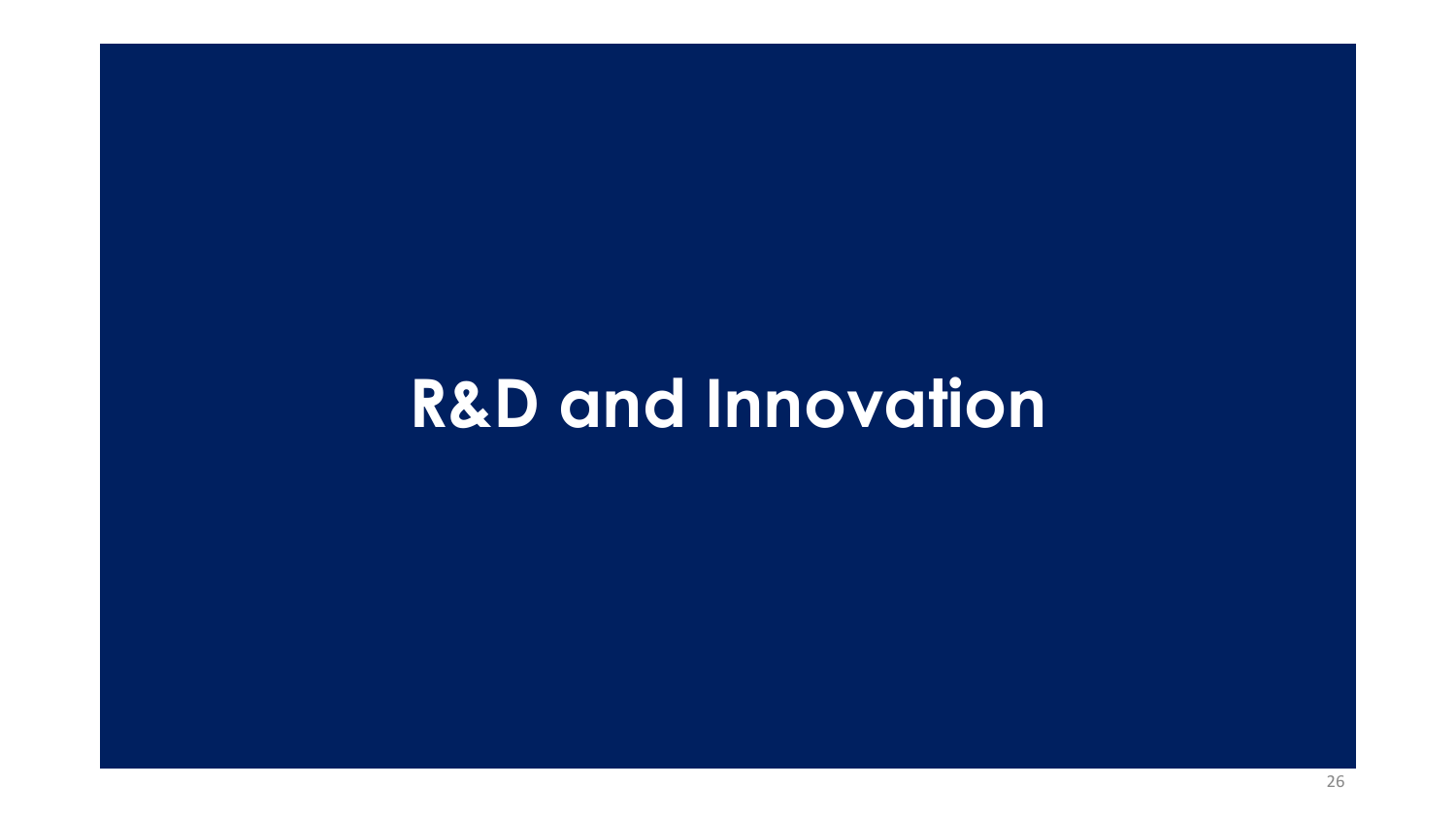### **R&D and Innovation 1(2)**

| <b>Centre for Development of</b><br><b>Advanced Computing (C-DAC)</b>            | • Premier R&D organization of MeitY for<br>carrying out R&D in IT, Electronics and<br>associated areas.<br>• Setting up of C-DAC itself was to build<br>Supercomputers in context of denial of<br>import of Supercomputers                  |
|----------------------------------------------------------------------------------|---------------------------------------------------------------------------------------------------------------------------------------------------------------------------------------------------------------------------------------------|
| <b>Centre for Development of</b><br><b>Telematics (C-DOT)</b>                    | • Autonomous Telecom R&D centre of DoT,<br>Gol<br>• Developing latest technologies products<br>while working on futuristic technologies like<br>M2M/IoT, 5G, AI etc.<br>• C-DOT has developed CCSP(C-DOT<br><b>Common Service Platform)</b> |
| <b>Centre of Excellence in Wireless</b><br>and Information Technology<br>(CEWIT) | • An autonomous research Society of <b>IIT</b><br><b>Madras</b><br>• Plays a key role in building a dynamic<br>wireless R&D ecosystem in India                                                                                              |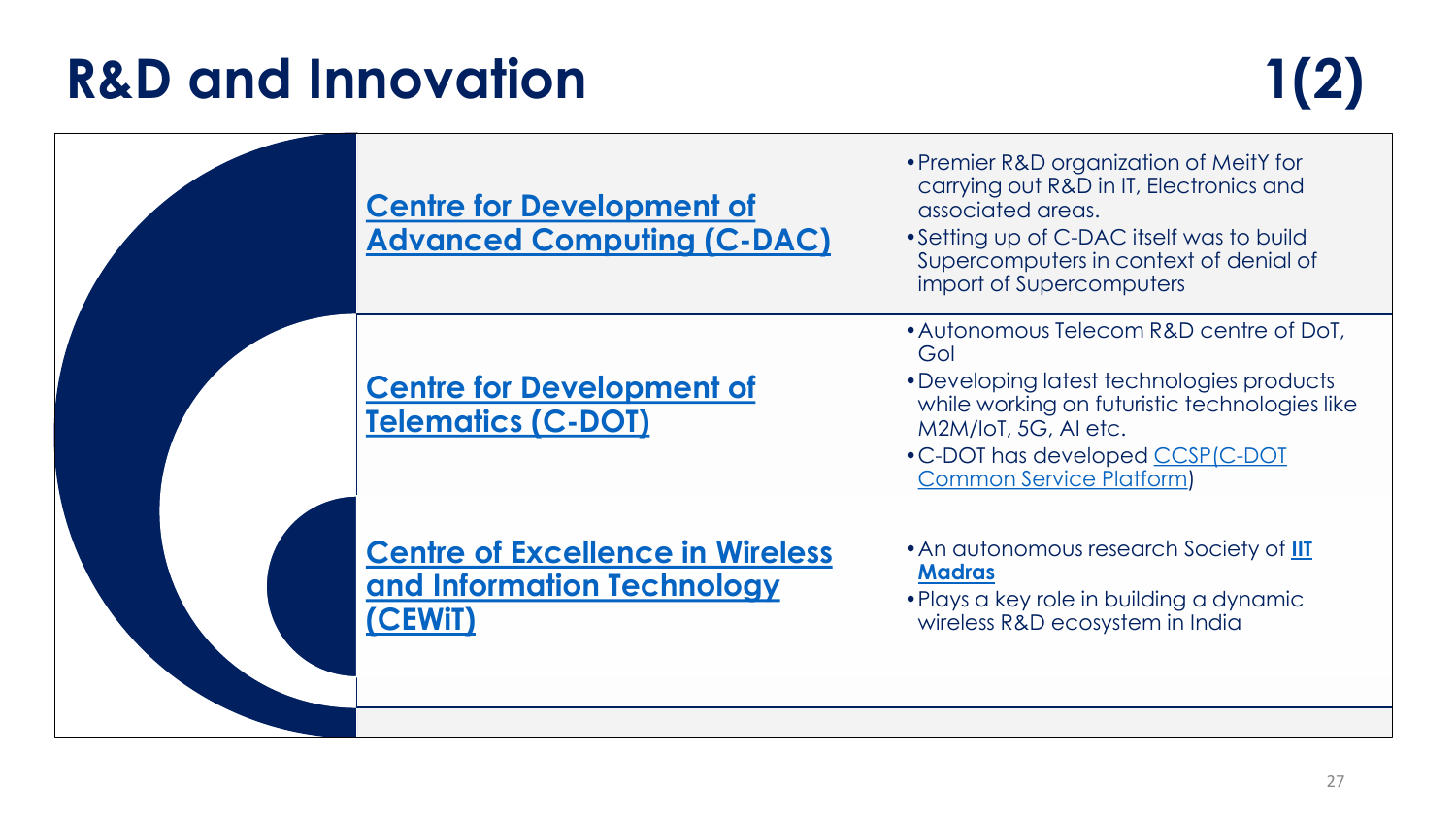### **R&D and Innovation 2(2)**

#### **[Telecom Centres of Excellence](http://www.tcoe.in/)  (TCoE)**

- •Created as a PPP initiative by DoT to strengthen the R&D in ICT sector
- •TCOE initiative became reality with the signing of tri-partite MoUs between DoT, GoI, Institutes, and the sponsors from the **Industry**
- •The eight largest Telco's have joined the initiative as Principal Sponsors.

#### **[Centre of Excellence for internet](http://coe-iot.com/)  of Things (CoE-IoT)**

- •CoE-IoT was announced as a part of Digital India Initiative.
- •NASSCOM is establishing CoE-IoT along with Meity/Deity, ERNET and State Governments to build IoT ecosystem in India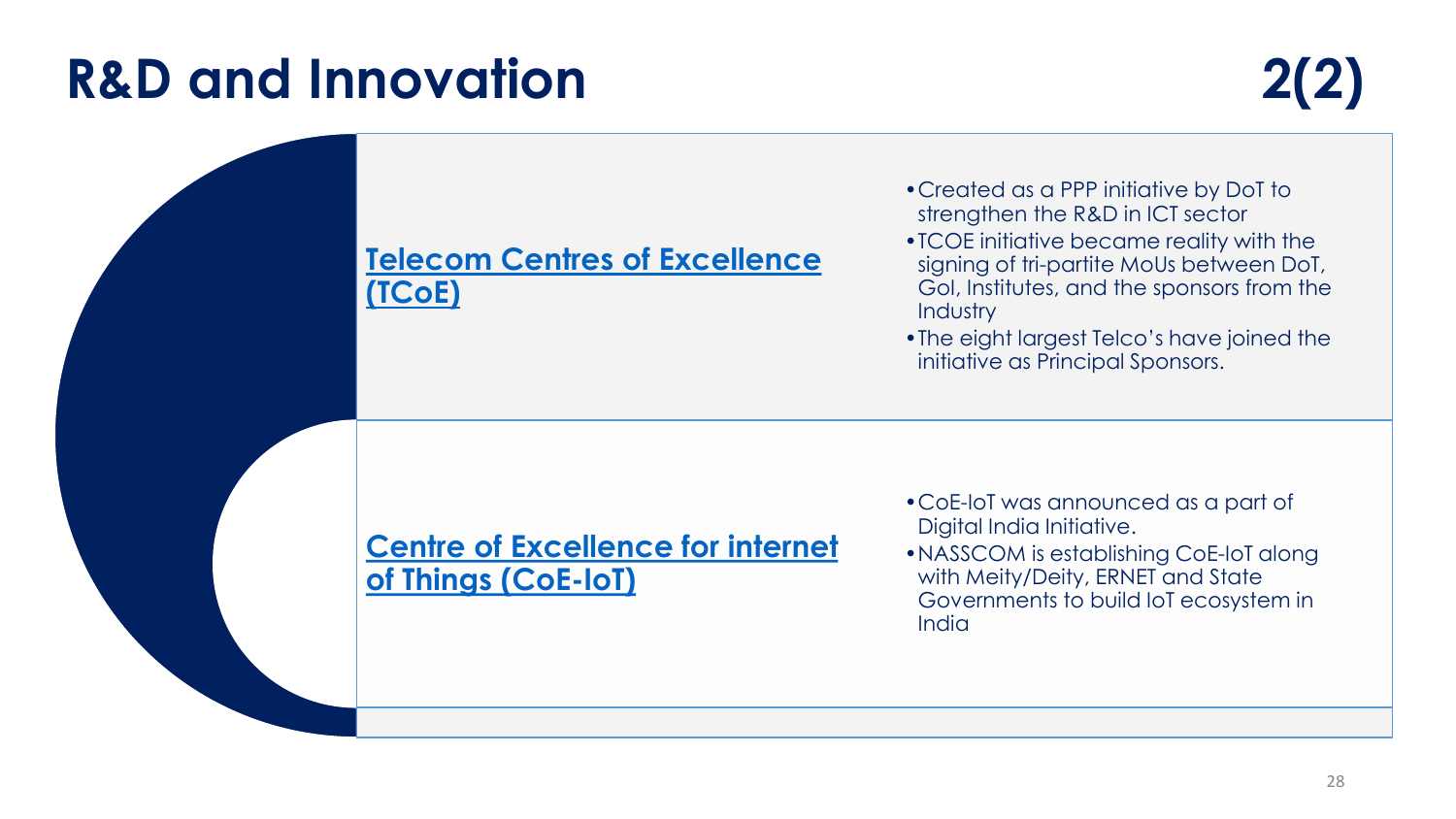## **Conclusion**

- Indian ICT industry has become catalysts of higher Gross Domestic Product (GDP) growth.
- The next phase of growth in the industry is hinged on convergence of ICT.
- As Government of India has set its vision to propel India to the Top 50 Nations in the ICT Development Index of ITU by 2022, new and emerging technologies such as Internet of Things (IoT), Machine to Machine communication (M2M), 5G, Artificial Intelligence (AI), Blockchain, Big data etc. by far the greatest opportunities.
- India has started work on identifying and formalizing standards for implementing above mentioned new and emerging technologies. Standardization work must be tabled at global standardization platforms for their harmonization.
- With the emergence of IoT, M2M communications and increased digitization of societies, cybersecurity and a secured network infrastructure are critical needs for any country and India has to become self-reliant in this important area.

*For additional information on Information and Communication Technology (ICT) Standards & Policy initiative covering M2M/IoT and its role in Smart Cities and Cyber Security please [click here](http://www.cii-iq.in/pdf/study-report/ICT.pdf) and download the study report which was released during 3rd [Indo European Conference of standards and Emerging Technology, held in April 2018 in](http://www.cii-iq.in/Indo_European_Conference.php?page=Indo_European_Conference_on_Standards)  New Delhi.*